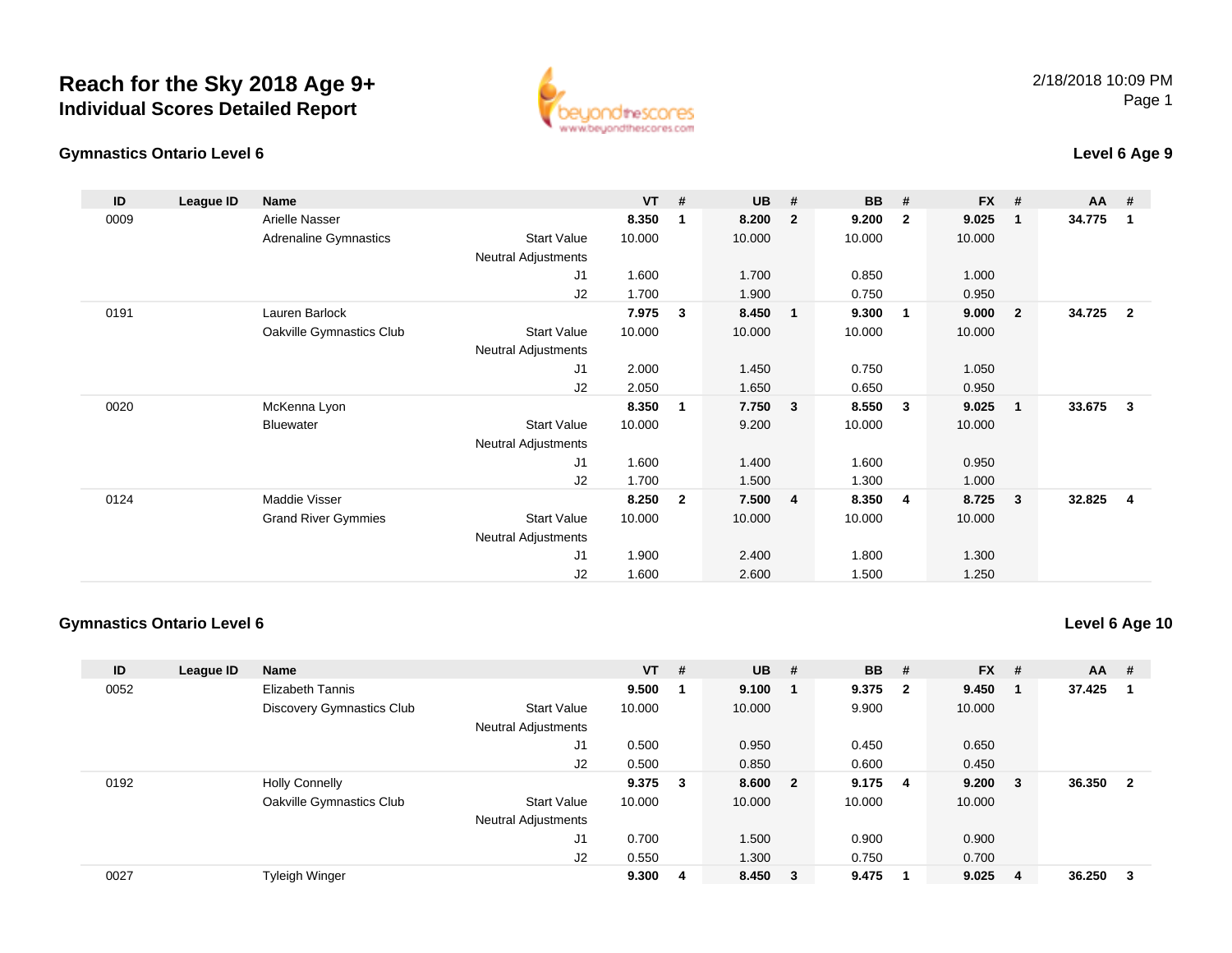

|      | <b>Bluewater</b>           | <b>Start Value</b>         | 10.000 |                | 10.000 |                | 10.000 |                | 10.000 |                         |          |                         |
|------|----------------------------|----------------------------|--------|----------------|--------|----------------|--------|----------------|--------|-------------------------|----------|-------------------------|
|      |                            | <b>Neutral Adjustments</b> |        |                |        |                |        |                |        |                         |          |                         |
|      |                            | J1                         | 0.600  |                | 1.500  |                | 0.600  |                | 1.050  |                         |          |                         |
|      |                            | J2                         | 0.800  |                | 1.600  |                | 0.450  |                | 0.900  |                         |          |                         |
| 0172 | Mae Dagnone                |                            | 9.425  | $\overline{2}$ | 8.350  | 5              | 8.850  | 5              | 9.275  | $\overline{\mathbf{2}}$ | 35.900   | $\overline{\mathbf{4}}$ |
|      | Loyalist Gymnastics Club   | <b>Start Value</b>         | 10.000 |                | 10.000 |                | 10.000 |                | 10.000 |                         |          |                         |
|      |                            | <b>Neutral Adjustments</b> |        |                |        |                |        |                |        |                         |          |                         |
|      |                            | J1                         | 0.600  |                | 1.650  |                | 1.200  |                | 0.750  |                         |          |                         |
|      |                            | J2                         | 0.550  |                | 1.650  |                | 1.100  |                | 0.700  |                         |          |                         |
| 0126 | Peyton Zivanovich          |                            | 9.225  | 5              | 8.375  | $\overline{4}$ | 9.200  | $\mathbf{3}$   | 8.775  | 6                       | 35.575   | 5                       |
|      | <b>Grand River Gymmies</b> | <b>Start Value</b>         | 10.000 |                | 10.000 |                | 10.000 |                | 10.000 |                         |          |                         |
|      |                            | <b>Neutral Adjustments</b> |        |                |        |                |        |                |        |                         |          |                         |
|      |                            | J1                         | 0.850  |                | 1.700  |                | 0.800  |                | 1.150  |                         |          |                         |
|      |                            | J2                         | 0.700  |                | 1.550  |                | 0.800  |                | 1.300  |                         |          |                         |
| 0015 | <b>Addison Dawson</b>      |                            | 8.850  | 6              | 8.050  | 6              | 7.975  | $\overline{7}$ | 8.825  | $\sqrt{5}$              | 33.700   | 6                       |
|      | <b>Bluewater</b>           | <b>Start Value</b>         | 10.000 |                | 10.000 |                | 10.000 |                | 10.000 |                         |          |                         |
|      |                            | <b>Neutral Adjustments</b> |        |                |        |                |        |                |        |                         |          |                         |
|      |                            | J1                         | 1.250  |                | 1.850  |                | 2.150  |                | 1.200  |                         |          |                         |
|      |                            | J2                         | 1.050  |                | 2.050  |                | 1.900  |                | 1.150  |                         |          |                         |
| 0142 | <b>Tessa Martin</b>        |                            | 8.350  | $\overline{7}$ | 7.000  | 8              | 7.625  | 8              | 8.400  | $\overline{7}$          | 31.375   | $\overline{7}$          |
|      | Hamilton Gym Academy       | <b>Start Value</b>         | 10.000 |                | 9.200  |                | 10.000 |                | 10.000 |                         |          |                         |
|      |                            | <b>Neutral Adjustments</b> |        |                |        |                |        |                |        |                         |          |                         |
|      |                            | J1                         | 1.600  |                | 2.100  |                | 2.450  |                | 1.500  |                         |          |                         |
|      |                            | J2                         | 1.700  |                | 2.300  |                | 2.300  |                | 1.700  |                         |          |                         |
| 0137 | Evalina Evans              |                            | 8.325  | 8              | 7.300  | $\overline{7}$ | 8.325  | 6              | 7.225  | 8                       | 31.175 8 |                         |
|      | Hamilton Gym Academy       | <b>Start Value</b>         | 10.000 |                | 10.000 |                | 10.000 |                | 9.500  |                         |          |                         |
|      |                            | <b>Neutral Adjustments</b> |        |                |        |                |        |                |        |                         |          |                         |
|      |                            | J1                         | 1.750  |                | 2.600  |                | 1.750  |                | 2.150  |                         |          |                         |
|      |                            | J2                         | 1.600  |                | 2.800  |                | 1.600  |                | 2.400  |                         |          |                         |
|      |                            |                            |        |                |        |                |        |                |        |                         |          |                         |

#### **Gymnastics Ontario Level 6**

**Level 6 Age 13 A**

| ID   | League ID | Name        |                            | <b>VT</b> | # | <b>UB</b> | # | <b>BB</b> | - # | $FX$ #  |     | AA.    | -# |
|------|-----------|-------------|----------------------------|-----------|---|-----------|---|-----------|-----|---------|-----|--------|----|
| 0225 |           | Clara Ball  |                            | 9.200     | 5 | 9.050     |   | 9.500     |     | 9.425   | - 3 | 37.175 |    |
|      |           | Tumblers    | <b>Start Value</b>         | 10.000    |   | 10.000    |   | 10.000    |     | 10.000  |     |        |    |
|      |           |             | <b>Neutral Adjustments</b> |           |   |           |   |           |     |         |     |        |    |
|      |           |             | J1                         | 0.900     |   | 0.850     |   | 0.450     |     | 0.600   |     |        |    |
|      |           |             | J2                         | 0.700     |   | 1.050     |   | 0.550     |     | 0.550   |     |        |    |
| 0230 |           | Stacy Lelei |                            | 9.450     | 3 | 8.975     |   | 9.350     | 3   | 9.250 5 |     | 37.025 | -2 |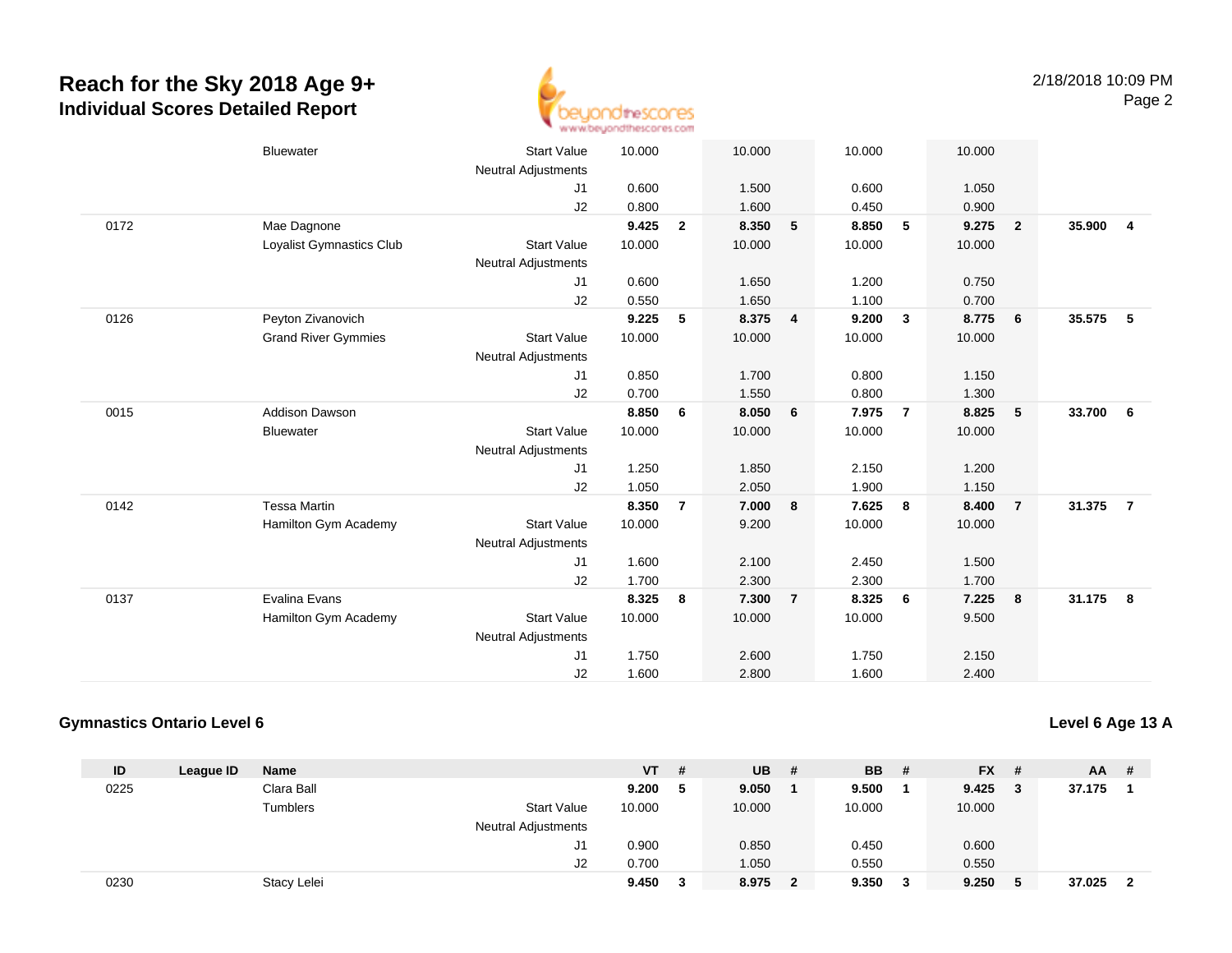

|      | Tumblers                         | <b>Start Value</b><br><b>Neutral Adjustments</b> | 10.000 |                | 10.000 |                | 10.000 |                         | 10.000 |                         |        |                         |
|------|----------------------------------|--------------------------------------------------|--------|----------------|--------|----------------|--------|-------------------------|--------|-------------------------|--------|-------------------------|
|      |                                  | J1                                               | 0.600  |                | 0.950  |                | 0.600  |                         | 0.750  |                         |        |                         |
|      |                                  | J2                                               | 0.500  |                | 1.100  |                | 0.700  |                         | 0.750  |                         |        |                         |
| 0091 | Jayla Sylvan                     |                                                  | 9.325  | 4              | 8.850  | $\mathbf{3}$   | 9.250  | 6                       | 9.450  | $\overline{\mathbf{2}}$ | 36.875 | $\mathbf{3}$            |
|      | Gemini Gymnastics                | <b>Start Value</b>                               | 10.000 |                | 10.000 |                | 10.000 |                         | 10.000 |                         |        |                         |
|      |                                  | <b>Neutral Adjustments</b>                       |        |                |        |                |        |                         |        |                         |        |                         |
|      |                                  | J1                                               | 0.750  |                | 1.100  |                | 0.700  |                         | 0.600  |                         |        |                         |
|      |                                  | J2                                               | 0.600  |                | 1.200  |                | 0.800  |                         | 0.500  |                         |        |                         |
| 0197 | Jordyn Dafoe                     |                                                  | 9.475  | $\overline{2}$ | 8.975  | $\overline{2}$ | 9.025  | $\overline{7}$          | 9.400  | $\overline{4}$          | 36.875 | $\overline{\mathbf{3}}$ |
|      | Quinte Bay                       | <b>Start Value</b>                               | 10.000 |                | 10.000 |                | 10.000 |                         | 10.000 |                         |        |                         |
|      |                                  | <b>Neutral Adjustments</b>                       |        |                |        |                |        |                         |        |                         |        |                         |
|      |                                  | J1                                               | 0.450  |                | 1.000  |                | 0.900  |                         | 0.600  |                         |        |                         |
|      |                                  | J2                                               | 0.600  |                | 1.050  |                | 1.050  |                         | 0.600  |                         |        |                         |
| 0045 | Sabine Malekzadeh                |                                                  | 9.325  | 4              | 8.175  | 5              | 9.475  | $\overline{2}$          | 9.625  | $\overline{\mathbf{1}}$ | 36.600 | $\overline{4}$          |
|      | <b>Discovery Gymnastics Club</b> | <b>Start Value</b>                               | 10.000 |                | 10.000 |                | 10.000 |                         | 10.000 |                         |        |                         |
|      |                                  | <b>Neutral Adjustments</b>                       |        |                |        |                |        |                         |        |                         |        |                         |
|      |                                  | J1                                               | 0.650  |                | 1.750  |                | 0.450  |                         | 0.400  |                         |        |                         |
|      |                                  | J2                                               | 0.700  |                | 1.900  |                | 0.600  |                         | 0.350  |                         |        |                         |
| 0070 | Georgia Barrett                  |                                                  | 9.550  | $\overline{1}$ | 7.900  | $\overline{7}$ | 9.325  | $\overline{\mathbf{4}}$ | 9.625  | $\overline{\mathbf{1}}$ | 36.400 | - 5                     |
|      | Gemini Gymnastics                | <b>Start Value</b>                               | 10.000 |                | 10.000 |                | 10.000 |                         | 10.000 |                         |        |                         |
|      |                                  | <b>Neutral Adjustments</b>                       |        |                |        |                |        |                         |        |                         |        |                         |
|      |                                  | J1                                               | 0.500  |                | 2.000  |                | 0.600  |                         | 0.300  |                         |        |                         |
|      |                                  | J2                                               | 0.400  |                | 2.200  |                | 0.750  |                         | 0.450  |                         |        |                         |
| 0152 | Alannah Cochrane                 |                                                  | 9.025  | $\overline{7}$ | 8.100  | 6              | 9.325  | 4                       | 9.200  | 6                       | 35.650 | 6                       |
|      | Kitchener-Waterloo Gymnastics    | <b>Start Value</b>                               | 10.000 |                | 10.000 |                | 10.000 |                         | 10.000 |                         |        |                         |
|      |                                  | Neutral Adjustments                              |        |                |        |                |        |                         |        |                         |        |                         |
|      |                                  | J1                                               | 0.900  |                | 1.800  |                | 0.650  |                         | 0.850  |                         |        |                         |
|      |                                  | J2                                               | 1.050  |                | 2.000  |                | 0.700  |                         | 0.750  |                         |        |                         |
| 0676 | Darah Barkley                    |                                                  | 9.075  | 6              | 8.450  | 4              | 8.700  | 9                       | 9.050  | $\overline{7}$          | 35.275 | $\overline{7}$          |
|      | <b>Brockville</b>                | <b>Start Value</b>                               | 10.000 |                | 10.000 |                | 10.000 |                         | 10.000 |                         |        |                         |
|      |                                  | <b>Neutral Adjustments</b>                       |        |                |        |                |        |                         |        |                         |        |                         |
|      |                                  | J1                                               | 0.900  |                | 1.450  |                | 1.400  |                         | 1.000  |                         |        |                         |
|      |                                  | J2                                               | 0.950  |                | 1.650  |                | 1.200  |                         | 0.900  |                         |        |                         |
| 0033 | annabelle dionne                 |                                                  | 8.875  | 8              | 7.850  | 8              | 9.300  | $\sqrt{5}$              | 8.850  | 8                       | 34.875 | 8                       |
|      | Cornwall Gymnastics club         | <b>Start Value</b>                               | 10.000 |                | 10.000 |                | 10.000 |                         | 10.000 |                         |        |                         |
|      |                                  | <b>Neutral Adjustments</b>                       |        |                |        |                |        |                         |        |                         |        |                         |
|      |                                  | J1                                               | 1.150  |                | 2.100  |                | 0.750  |                         | 1.200  |                         |        |                         |
|      |                                  | J2                                               | 1.100  |                | 2.200  |                | 0.650  |                         | 1.100  |                         |        |                         |
| 0159 | Ella Parry                       |                                                  | 8.750  | 9              | 7.850  | 8              | 8.875  | 8                       | 8.775  | $_{9}$                  | 34.250 | 9                       |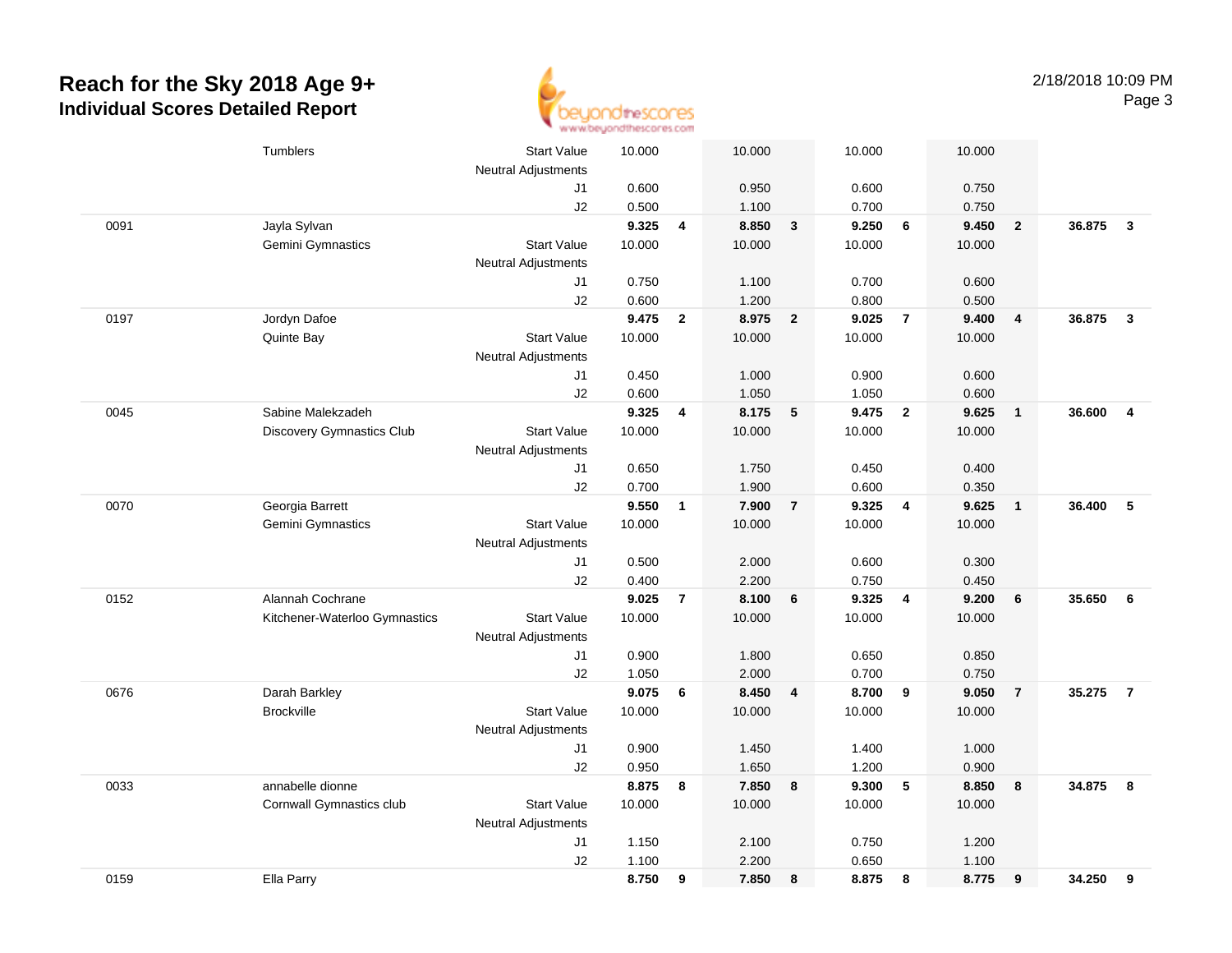

#### 2/18/2018 10:09 PMPage 4

| <b>Start Value</b><br>Kitchener-Waterloo Gymnastics | 10.000                  | 10.000 | 10.000 | 10.000 |  |
|-----------------------------------------------------|-------------------------|--------|--------|--------|--|
| <b>Neutral Adjustments</b>                          |                         |        |        |        |  |
|                                                     | .300<br><sup>11</sup> ل | 2.050  | 1.250  | 1.200  |  |
|                                                     | .200<br>J2              | 2.250  | 1.000  | 1.250  |  |

#### **Gymnastics Ontario Level 6**

**Level 6 Age 13 B**

| ID   | League ID | <b>Name</b>                   |                            | <b>VT</b> | #            | <b>UB</b> | #               | <b>BB</b> | #                       | <b>FX</b> | #                       | AA     | #                   |
|------|-----------|-------------------------------|----------------------------|-----------|--------------|-----------|-----------------|-----------|-------------------------|-----------|-------------------------|--------|---------------------|
| 0077 |           | Kaleigh Hutchings             |                            | 9.550     | $\mathbf{2}$ | 8.825     | $\overline{2}$  | 9.375     | $\overline{2}$          | 9.375     | $\mathbf{1}$            | 37.125 | $\mathbf{1}$        |
|      |           | Gemini Gymnastics             | <b>Start Value</b>         | 10.000    |              | 10.000    |                 | 10.000    |                         | 10.000    |                         |        |                     |
|      |           |                               | <b>Neutral Adjustments</b> |           |              |           |                 |           |                         |           |                         |        |                     |
|      |           |                               | J1                         | 0.500     |              | 1.200     |                 | 0.550     |                         | 0.650     |                         |        |                     |
|      |           |                               | J2                         | 0.400     |              | 1.150     |                 | 0.700     |                         | 0.600     |                         |        |                     |
| 0149 |           | Avery Allen                   |                            | 9.625     | $\mathbf{1}$ | 8.900     | $\mathbf{1}$    | 8.850     | $\overline{7}$          | 9.350     | $\overline{2}$          | 36.725 | $\overline{2}$      |
|      |           | Kitchener-Waterloo Gymnastics | <b>Start Value</b>         | 10.000    |              | 10.000    |                 | 10.000    |                         | 10.000    |                         |        |                     |
|      |           |                               | <b>Neutral Adjustments</b> |           |              |           |                 |           |                         |           |                         |        |                     |
|      |           |                               | J1                         | 0.350     |              | 1.050     |                 | 1.200     |                         | 0.600     |                         |        |                     |
|      |           |                               | J2                         | 0.400     |              | 1.150     |                 | 1.100     |                         | 0.700     |                         |        |                     |
| 0001 |           | Cassandra Attygale            |                            | 9.300     | 3            | 8.675     | 6               | 9.375     | $\overline{2}$          | 9.250     | $\overline{\mathbf{3}}$ | 36,600 | $\mathbf{3}$        |
|      |           | <b>Adrenaline Gymnastics</b>  | <b>Start Value</b>         | 10.000    |              | 10.000    |                 | 10.000    |                         | 10.000    |                         |        |                     |
|      |           |                               | Neutral Adjustments        |           |              |           |                 |           |                         |           |                         |        |                     |
|      |           |                               | J1                         | 0.850     |              | 1.350     |                 | 0.600     |                         | 0.700     |                         |        |                     |
|      |           |                               | J2                         | 0.550     |              | 1.300     |                 | 0.650     |                         | 0.800     |                         |        |                     |
| 0103 |           | Maddie Litwin                 |                            | 9.300     | $\mathbf{3}$ | 8.700     | $5\phantom{.0}$ | 9.350     | $\overline{\mathbf{3}}$ | 9.250     | $\mathbf{3}$            | 36,600 | $\mathbf{3}$        |
|      |           | <b>Glendon Gymnastics</b>     | <b>Start Value</b>         | 10.000    |              | 10.000    |                 | 10.000    |                         | 10.000    |                         |        |                     |
|      |           |                               | Neutral Adjustments        |           |              |           |                 |           |                         |           |                         |        |                     |
|      |           |                               | J1                         | 0.700     |              | 1.300     |                 | 0.650     |                         | 0.800     |                         |        |                     |
|      |           |                               | J2                         | 0.700     |              | 1.300     |                 | 0.650     |                         | 0.700     |                         |        |                     |
| 0131 |           | Danielle Janicki              |                            | 9.125     | 5            | 8.700     | 5               | 9.325     | $\overline{4}$          | 9.150     | 5                       | 36.300 | $\overline{\bf{4}}$ |
|      |           | <b>GW Elites</b>              | <b>Start Value</b>         | 10.000    |              | 10.000    |                 | 10.000    |                         | 10.000    |                         |        |                     |
|      |           |                               | Neutral Adjustments        |           |              |           |                 |           |                         |           |                         |        |                     |
|      |           |                               | J1                         | 0.850     |              | 1.300     |                 | 0.700     |                         | 0.750     |                         |        |                     |
|      |           |                               | J2                         | 0.900     |              | 1.300     |                 | 0.650     |                         | 0.950     |                         |        |                     |
| 0044 |           | Kiyari Kufat                  |                            | 9.075     | 6            | 8.775     | $\overline{4}$  | 9.450     | $\overline{1}$          | 8.925     | $\overline{7}$          | 36.225 | 5                   |
|      |           | Discovery Gymnastics Club     | <b>Start Value</b>         | 10.000    |              | 10.000    |                 | 10.000    |                         | 10.000    |                         |        |                     |
|      |           |                               | Neutral Adjustments        |           |              |           |                 |           |                         |           |                         |        |                     |
|      |           |                               | J1                         | 1.000     |              | 1.150     |                 | 0.600     |                         | 1.050     |                         |        |                     |
|      |           |                               | J2                         | 0.850     |              | 1.300     |                 | 0.500     |                         | 1.100     |                         |        |                     |
| 0135 |           | Kaitlyn Welker                |                            | 9.250     | 4            | 8.675     | 6               | 8.975     | 6                       | 9.150     | 5                       | 36.050 | 6                   |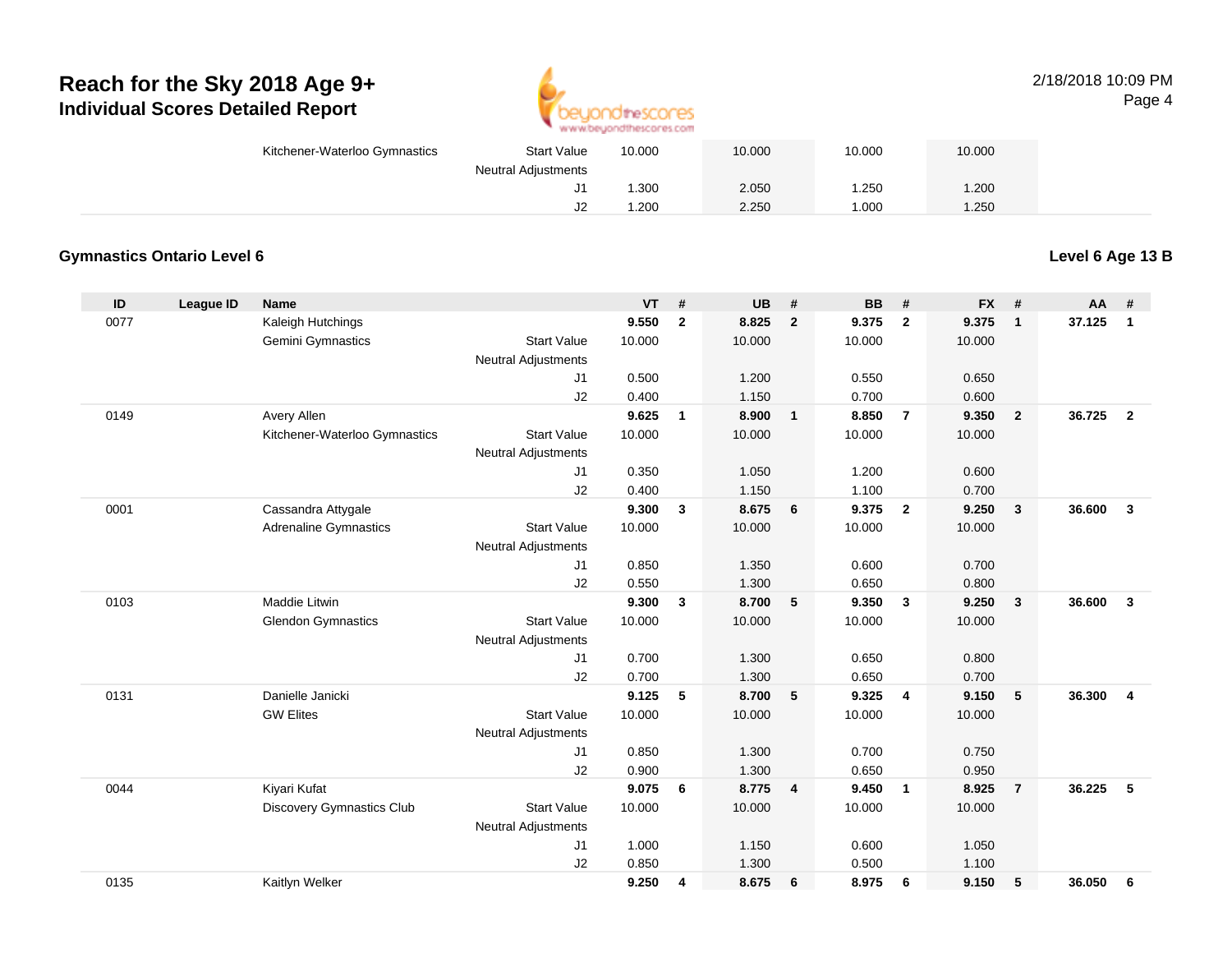

|      | <b>GW Elites</b>                | <b>Start Value</b>         | 10.000  |     | 10.000  |                | 10.000 |              | 10.000 |                |        |                |
|------|---------------------------------|----------------------------|---------|-----|---------|----------------|--------|--------------|--------|----------------|--------|----------------|
|      |                                 | <b>Neutral Adjustments</b> |         |     |         |                |        |              |        |                |        |                |
|      |                                 | J1                         | 0.900   |     | 1.400   |                | 1.100  |              | 0.900  |                |        |                |
|      |                                 | J2                         | 0.600   |     | 1.250   |                | 0.950  |              | 0.800  |                |        |                |
| 0675 | Aliya Smith                     |                            | 9.050   | - 7 | 8.800 3 |                | 9.000  | $5^{\circ}$  | 9.175  | $\overline{4}$ | 36.025 | $\overline{7}$ |
|      | Cambridge Kips                  | <b>Start Value</b>         | 10.000  |     | 10.000  |                | 10.000 |              | 10.000 |                |        |                |
|      |                                 | <b>Neutral Adjustments</b> |         |     |         |                |        |              |        |                |        |                |
|      |                                 | J1                         | 1.000   |     | 1.100   |                | 1.100  |              | 0.850  |                |        |                |
|      |                                 | J2                         | 0.900   |     | 1.300   |                | 0.900  |              | 0.800  |                |        |                |
| 0666 | Ella Bergeron                   |                            | 8.925 8 |     | 8.250   | $\overline{7}$ | 9.350  | $\mathbf{3}$ | 8.975  | 6              | 35.500 | - 8            |
|      | <b>Toronto Premier Gym Club</b> | <b>Start Value</b>         | 10.000  |     | 10.000  |                | 10.000 |              | 10.000 |                |        |                |
|      |                                 | <b>Neutral Adjustments</b> |         |     |         |                |        |              |        |                |        |                |
|      |                                 | J <sub>1</sub>             | 1.200   |     | 1.800   |                | 0.700  |              | 1.050  |                |        |                |
|      |                                 | J2                         | 0.950   |     | 1.700   |                | 0.600  |              | 1.000  |                |        |                |

#### **Gymnastics Ontario Level 6**

#### **Level 6 Age 13 C**

| ID   | League ID | <b>Name</b>              |                     | $VT$ # |              | <b>UB</b> | # | <b>BB</b> | #                       | <b>FX</b> | #                       | <b>AA</b> | #              |
|------|-----------|--------------------------|---------------------|--------|--------------|-----------|---|-----------|-------------------------|-----------|-------------------------|-----------|----------------|
| 0133 |           | Mariah Marshall-Taylor   |                     | 9.475  | 3            | 8.450     | 6 | 9.400     | 4                       | 9.475     | $\overline{2}$          | 36.800    | -1             |
|      |           | <b>GW Elites</b>         | Start Value         | 10.000 |              | 10.000    |   | 10.000    |                         | 10.000    |                         |           |                |
|      |           |                          | Neutral Adjustments |        |              |           |   |           |                         |           |                         |           |                |
|      |           |                          | J1                  | 0.550  |              | 1.650     |   | 0.550     |                         | 0.450     |                         |           |                |
|      |           |                          | J2                  | 0.500  |              | 1.450     |   | 0.650     |                         | 0.600     |                         |           |                |
| 0134 |           | Mackenna Suzuki          |                     | 9.625  | 1            | 8.575     | 5 | 9.250     | -5                      | 9.225     | 3                       | 36.675    | $\overline{2}$ |
|      |           | <b>GW Elites</b>         | <b>Start Value</b>  | 10.000 |              | 10.000    |   | 10.000    |                         | 10.000    |                         |           |                |
|      |           |                          | Neutral Adjustments |        |              |           |   |           |                         |           |                         |           |                |
|      |           |                          | J1                  | 0.400  |              | 1.500     |   | 0.850     |                         | 0.850     |                         |           |                |
|      |           |                          | J2                  | 0.350  |              | 1.350     |   | 0.650     |                         | 0.700     |                         |           |                |
| 0085 |           | Skylar Sach-Anderson     |                     | 9.600  | $\mathbf{2}$ | 7.750     | 9 | 9.700     | $\overline{\mathbf{1}}$ | 9.575     | $\overline{\mathbf{1}}$ | 36.625    | 3              |
|      |           | <b>Gemini Gymnastics</b> | <b>Start Value</b>  | 10.000 |              | 10.000    |   | 10.000    |                         | 10.000    |                         |           |                |
|      |           |                          | Neutral Adjustments |        |              |           |   |           |                         |           |                         |           |                |
|      |           |                          | J <sub>1</sub>      | 0.450  |              | 2.150     |   | 0.200     |                         | 0.350     |                         |           |                |
|      |           |                          | J2                  | 0.350  |              | 2.350     |   | 0.400     |                         | 0.500     |                         |           |                |
| 0202 |           | Carly Rideout            |                     | 9.450  | 4            | 8.700     | 3 | 9.125     | 8                       | 8.875     | 8                       | 36.150    | 4              |
|      |           | Quinte Bay               | <b>Start Value</b>  | 10.000 |              | 10.000    |   | 10.000    |                         | 10.000    |                         |           |                |
|      |           |                          | Neutral Adjustments |        |              |           |   |           |                         |           |                         |           |                |
|      |           |                          | J <sub>1</sub>      | 0.600  |              | 1.200     |   | 0.900     |                         | 1.100     |                         |           |                |
|      |           |                          | J2                  | 0.500  |              | 1.400     |   | 0.850     |                         | 1.150     |                         |           |                |
| 0667 |           | Poet Clark               |                     | 9.000  | 6            | 8.450     | 6 | 9.475     | 3                       | 9.100     | $\overline{4}$          | 36.025    | 5              |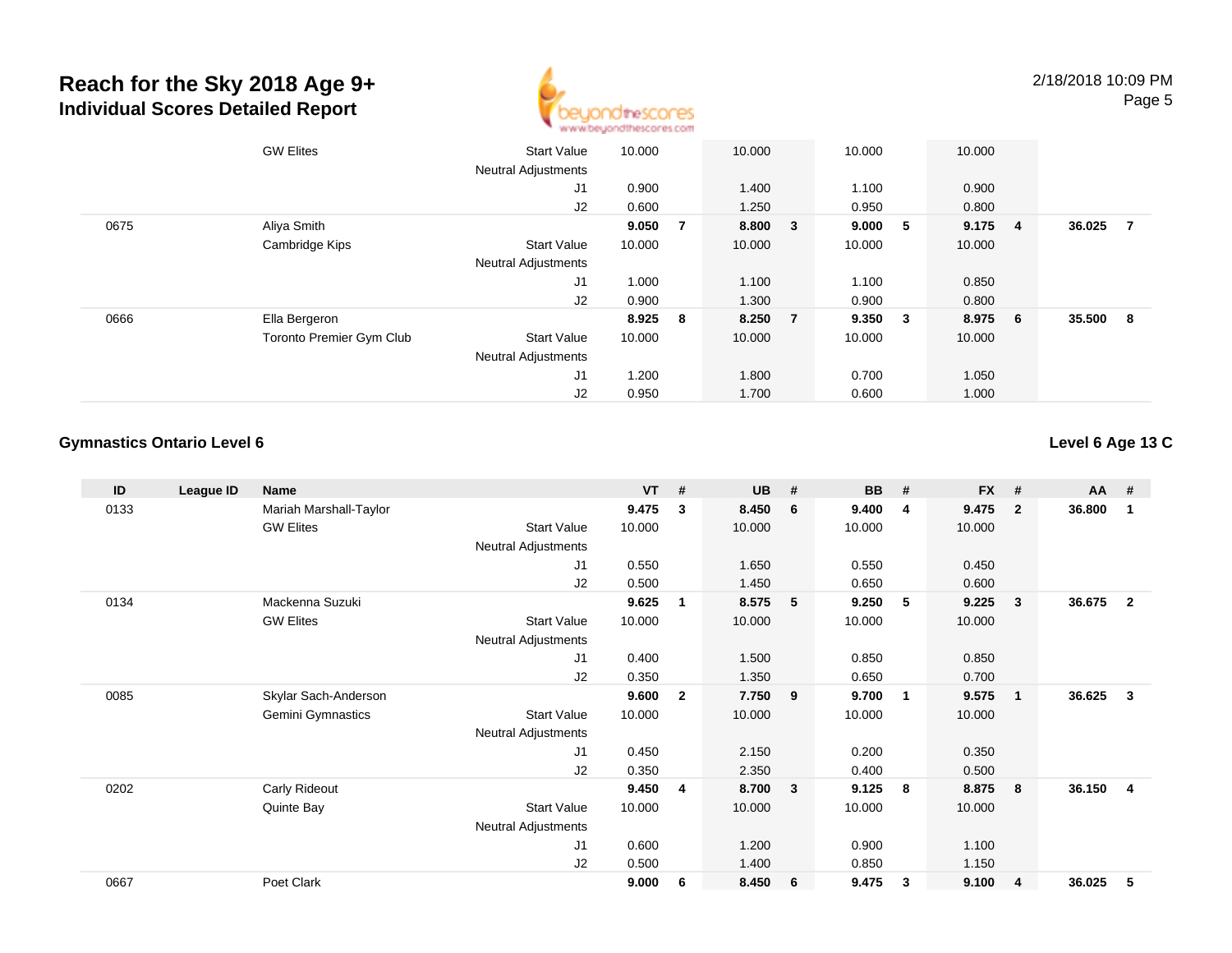

|      | Toronto Premier Gym Club      | <b>Start Value</b>         | 10.000 |                | 10.000 |                         | 10.000 |                 | 10.000   |                         |        |                |
|------|-------------------------------|----------------------------|--------|----------------|--------|-------------------------|--------|-----------------|----------|-------------------------|--------|----------------|
|      |                               | Neutral Adjustments        |        |                |        |                         |        |                 |          |                         |        |                |
|      |                               | J <sub>1</sub>             | 0.900  |                | 1.500  |                         | 0.600  |                 | 0.850    |                         |        |                |
|      |                               | J2                         | 1.100  |                | 1.600  |                         | 0.450  |                 | 0.950    |                         |        |                |
| 0096 | Lexi Bender                   |                            | 8.850  | $\overline{7}$ | 8.950  | $\mathbf{1}$            | 9.075  | 9               | 9.000    | 5                       | 35.875 | - 6            |
|      | <b>Glendon Gymnastics</b>     | <b>Start Value</b>         | 10.000 |                | 10.000 |                         | 10.000 |                 | 10.000   |                         |        |                |
|      |                               | <b>Neutral Adjustments</b> |        |                |        |                         |        |                 |          |                         |        |                |
|      |                               | J1                         | 1.200  |                | 0.950  |                         | 1.000  |                 | 1.050    |                         |        |                |
|      |                               | J2                         | 1.100  |                | 1.150  |                         | 0.850  |                 | 0.950    |                         |        |                |
| 0161 | Sophie Porter                 |                            | 8.600  | 9              | 8.700  | $\mathbf{3}$            | 9.625  | $\overline{2}$  | 8.950    | 6                       | 35.875 | 6              |
|      | Kitchener-Waterloo Gymnastics | <b>Start Value</b>         | 10.000 |                | 10.000 |                         | 10.000 |                 | 10.000   |                         |        |                |
|      |                               | <b>Neutral Adjustments</b> |        |                |        |                         |        |                 |          |                         |        |                |
|      |                               | J1                         | 1.500  |                | 1.200  |                         | 0.350  |                 | 1.100    |                         |        |                |
|      |                               | J2                         | 1.300  |                | 1.400  |                         | 0.400  |                 | 1.000    |                         |        |                |
| 0216 | <b>Gillian Nestor</b>         |                            | 9.200  | 5              | 8.775  | $\overline{2}$          | 8.950  | 10              | 8.925    | $\overline{7}$          | 35.850 | $\overline{7}$ |
|      | <b>Synergy Gymnastics</b>     | <b>Start Value</b>         | 10.000 |                | 10.000 |                         | 9.900  |                 | 10.000   |                         |        |                |
|      |                               | <b>Neutral Adjustments</b> |        |                |        |                         |        |                 |          |                         |        |                |
|      |                               | J1                         | 0.950  |                | 1.200  |                         | 1.000  |                 | 1.150    |                         |        |                |
|      |                               | J2                         | 0.650  |                | 1.250  |                         | 0.900  |                 | 1.000    |                         |        |                |
| 0157 | Abigail MacKinnon             |                            | 8.775  | 8              | 8.675  | $\overline{\mathbf{4}}$ | 9.175  | $\overline{7}$  | 8.800    | $\overline{\mathbf{9}}$ | 35.425 | 8              |
|      | Kitchener-Waterloo Gymnastics | <b>Start Value</b>         | 10.000 |                | 10.000 |                         | 10.000 |                 | 9.500    |                         |        |                |
|      |                               | <b>Neutral Adjustments</b> |        |                |        |                         |        |                 |          |                         |        |                |
|      |                               | J1                         | 1.300  |                | 1.250  |                         | 0.800  |                 | 0.800    |                         |        |                |
|      |                               | J2                         | 1.150  |                | 1.400  |                         | 0.850  |                 | 0.600    |                         |        |                |
| 0121 | Abby Lise                     |                            | 8.600  | 9              | 8.200  | $\overline{7}$          | 8.875  | 11              | 8.950    | 6                       | 34.625 | 9              |
|      | <b>Grand River Gymmies</b>    | <b>Start Value</b>         | 10.000 |                | 10.000 |                         | 10.000 |                 | 10.000   |                         |        |                |
|      |                               | <b>Neutral Adjustments</b> |        |                |        |                         |        |                 |          |                         |        |                |
|      |                               | J <sub>1</sub>             | 1.500  |                | 1.800  |                         | 1.050  |                 | 1.100    |                         |        |                |
|      |                               | J2                         | 1.300  |                | 1.800  |                         | 1.200  |                 | 1.000    |                         |        |                |
| 0125 | Sarah Zinger                  |                            | 8.325  | 10             | 7.875  | 8                       | 9.200  | $6\phantom{.}6$ | 8.750 10 |                         | 34.150 | 10             |
|      | <b>Grand River Gymmies</b>    | <b>Start Value</b>         | 10.000 |                | 10.000 |                         | 10.000 |                 | 10.000   |                         |        |                |
|      |                               | <b>Neutral Adjustments</b> |        |                |        |                         |        |                 |          |                         |        |                |
|      |                               | J1                         | 1.800  |                | 2.100  |                         | 0.900  |                 | 1.300    |                         |        |                |
|      |                               | J2                         | 1.550  |                | 2.150  |                         | 0.700  |                 | 1.200    |                         |        |                |
|      |                               |                            |        |                |        |                         |        |                 |          |                         |        |                |

**Gymnastics Ontario Level 6**

**Level 6 Age 14 A**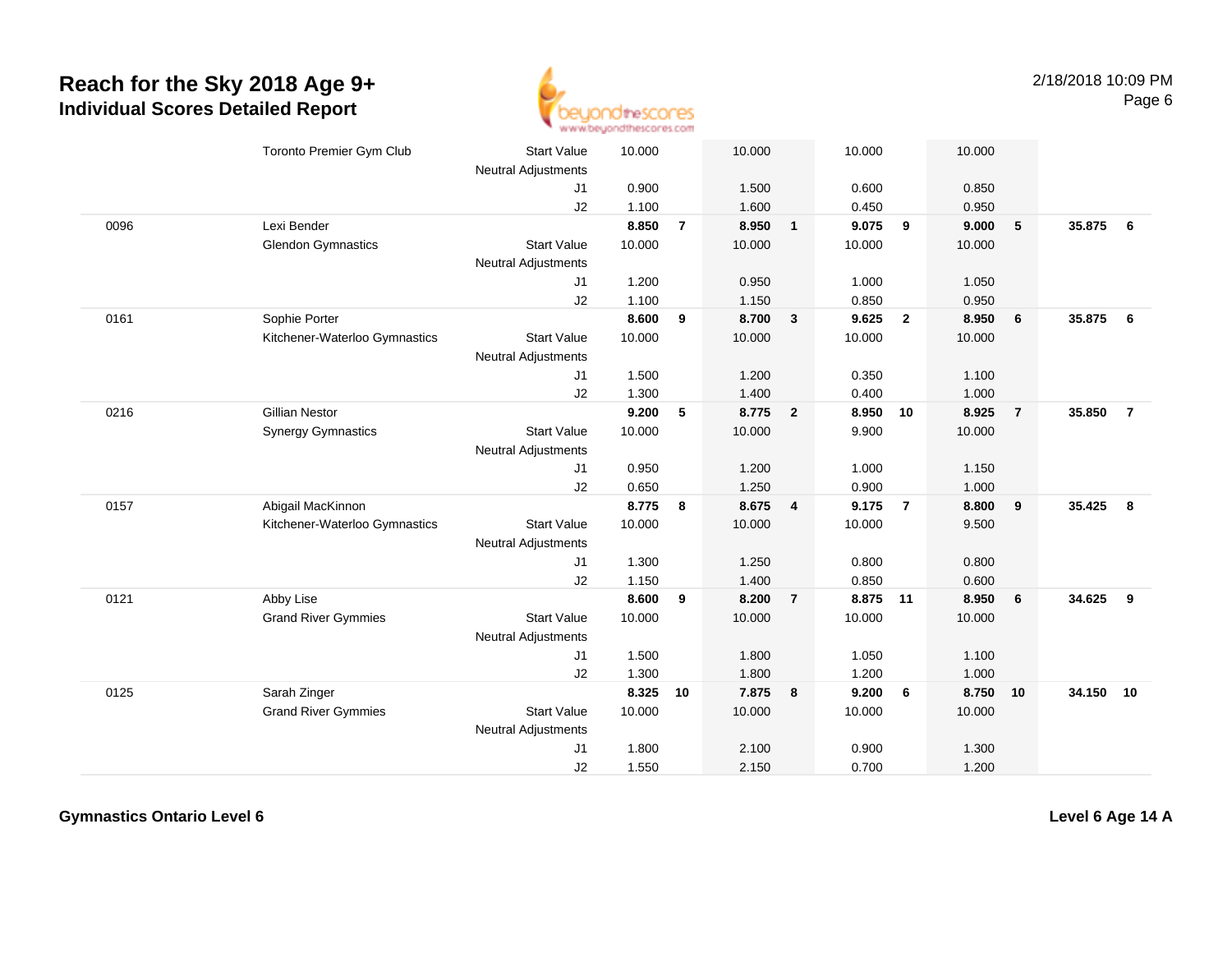

|      |                  |                                    |                            | <b>THE THE THE NEW YORK PART PARTY PRESS</b> |                         |           |                         |           |                         |           |                         |        |                         |
|------|------------------|------------------------------------|----------------------------|----------------------------------------------|-------------------------|-----------|-------------------------|-----------|-------------------------|-----------|-------------------------|--------|-------------------------|
| ID   | <b>League ID</b> | Name                               |                            | <b>VT</b>                                    | #                       | <b>UB</b> | #                       | <b>BB</b> | #                       | <b>FX</b> | #                       | AA     | #                       |
| 0670 |                  | Amy Halasz                         |                            | 9.050                                        | $\overline{\mathbf{4}}$ | 9.050     | $\mathbf{3}$            | 9.225     | $\mathbf{3}$            | 9.500     | $\overline{1}$          | 36.825 | $\mathbf{1}$            |
|      |                  | Toronto Premier Gym Club           | <b>Start Value</b>         | 10.000                                       |                         | 10.000    |                         | 10.000    |                         | 10.000    |                         |        |                         |
|      |                  |                                    | <b>Neutral Adjustments</b> |                                              |                         |           |                         |           |                         |           |                         |        |                         |
|      |                  |                                    | J1                         | 0.900                                        |                         | 1.000     |                         | 0.850     |                         | 0.500     |                         |        |                         |
|      |                  |                                    | J2                         | 1.000                                        |                         | 0.900     |                         | 0.700     |                         | 0.500     |                         |        |                         |
| 0672 |                  | <b>Ginger Welch</b>                |                            | 9.300                                        | $\mathbf{3}$            | 9.350     | $\overline{\mathbf{1}}$ | 8.675     | 6                       | 9.275     | $\overline{\mathbf{4}}$ | 36.600 | $\overline{2}$          |
|      |                  | Toronto Premier Gym Club           | <b>Start Value</b>         | 10.000                                       |                         | 10.000    |                         | 10.000    |                         | 10.000    |                         |        |                         |
|      |                  |                                    | <b>Neutral Adjustments</b> |                                              |                         |           |                         |           |                         |           |                         |        |                         |
|      |                  |                                    | J1                         | 0.750                                        |                         | 0.700     |                         | 1.250     |                         | 0.700     |                         |        |                         |
|      |                  |                                    | J2                         | 0.650                                        |                         | 0.600     |                         | 1.400     |                         | 0.750     |                         |        |                         |
| 0176 |                  | Elise Voskamp                      |                            | 9.325                                        | $\overline{2}$          | 8.525     | 5                       | 9.250     | $\overline{2}$          | 9.300     | $\overline{\mathbf{3}}$ | 36.400 | $\mathbf{3}$            |
|      |                  | Loyalist Gymnastics Club           | <b>Start Value</b>         | 10.000                                       |                         | 10.000    |                         | 10.000    |                         | 10.000    |                         |        |                         |
|      |                  |                                    | <b>Neutral Adjustments</b> |                                              |                         |           |                         |           |                         |           |                         |        |                         |
|      |                  |                                    | J1                         | 0.650                                        |                         | 1.500     |                         | 0.800     |                         | 0.750     |                         |        |                         |
|      |                  |                                    | J2                         | 0.700                                        |                         | 1.450     |                         | 0.700     |                         | 0.650     |                         |        |                         |
| 0060 |                  | <b>Ryleigh Smith</b>               |                            | 8.850                                        | 6                       | 9.275     | $\overline{2}$          | 8.900     | $\overline{4}$          | 9.300     | $\overline{\mathbf{3}}$ | 36.325 | $\overline{\mathbf{4}}$ |
|      |                  | <b>Evolution Gymnastics Aurora</b> | <b>Start Value</b>         | 10.000                                       |                         | 10.000    |                         | 10.000    |                         | 10.000    |                         |        |                         |
|      |                  |                                    | <b>Neutral Adjustments</b> |                                              |                         |           |                         |           |                         |           |                         |        |                         |
|      |                  |                                    | J1                         | 1.150                                        |                         | 0.700     |                         | 1.000     |                         | 0.700     |                         |        |                         |
|      |                  |                                    | J2                         | 1.150                                        |                         | 0.750     |                         | 1.200     |                         | 0.700     |                         |        |                         |
| 0090 |                  | <b>Sydney Straat</b>               |                            | 9.375                                        | $\mathbf{1}$            | 8.600     | 4                       | 8.825     | 5                       | 9.375     | $\overline{2}$          | 36.175 | 5                       |
|      |                  | Gemini Gymnastics                  | <b>Start Value</b>         | 10.000                                       |                         | 10.000    |                         | 10.000    |                         | 10.000    |                         |        |                         |
|      |                  |                                    | <b>Neutral Adjustments</b> |                                              |                         |           |                         |           |                         |           |                         |        |                         |
|      |                  |                                    | J1                         | 0.650                                        |                         | 1.300     |                         | 1.150     |                         | 0.600     |                         |        |                         |
|      |                  |                                    | J2                         | 0.600                                        |                         | 1.500     |                         | 1.200     |                         | 0.650     |                         |        |                         |
| 0181 |                  | <b>Rylie Prosser</b>               |                            | 8.650                                        | $\overline{7}$          | 8.400     | 6                       | 9.375     | $\overline{\mathbf{1}}$ | 9.000     | 6                       | 35.425 | 6                       |
|      |                  | Mariposa                           | <b>Start Value</b>         | 10.000                                       |                         | 10.000    |                         | 10.000    |                         | 10.000    |                         |        |                         |
|      |                  |                                    | <b>Neutral Adjustments</b> |                                              |                         |           |                         |           |                         |           |                         |        |                         |
|      |                  |                                    | J1                         | 1.300                                        |                         | 1.600     |                         | 0.700     |                         | 1.050     |                         |        |                         |
|      |                  |                                    | J2                         | 1.400                                        |                         | 1.600     |                         | 0.550     |                         | 0.950     |                         |        |                         |
| 0034 |                  | Ella Lalonde                       |                            | 8.900                                        | 5                       | 7.950     | $\overline{7}$          | 9.250     | $\overline{2}$          | 8.725     | $\overline{7}$          | 34.825 | $\overline{7}$          |
|      |                  | Cornwall Gymnastics club           | <b>Start Value</b>         | 10.000                                       |                         | 10.000    |                         | 10.000    |                         | 10.000    |                         |        |                         |
|      |                  |                                    | <b>Neutral Adjustments</b> |                                              |                         |           |                         |           |                         |           |                         |        |                         |
|      |                  |                                    | J1                         | 1.000                                        |                         | 2.000     |                         | 0.800     |                         | 1.350     |                         |        |                         |
|      |                  |                                    | J2                         | 1.200                                        |                         | 2.100     |                         | 0.700     |                         | 1.200     |                         |        |                         |
| 0061 |                  | Helaina Bromwich                   |                            | 7.925                                        | 8                       | 7.650     | 8                       | 8.525     | $\overline{7}$          | 9.150     | 5                       | 33.250 | 8                       |
|      |                  | <b>GCGC Gymnastics</b>             | <b>Start Value</b>         | 10.000                                       |                         | 10.000    |                         | 10.000    |                         | 10.000    |                         |        |                         |
|      |                  |                                    | <b>Neutral Adjustments</b> |                                              |                         |           |                         |           |                         |           |                         |        |                         |
|      |                  |                                    | J1                         | 2.100                                        |                         | 2.400     |                         | 1.550     |                         | 0.700     |                         |        |                         |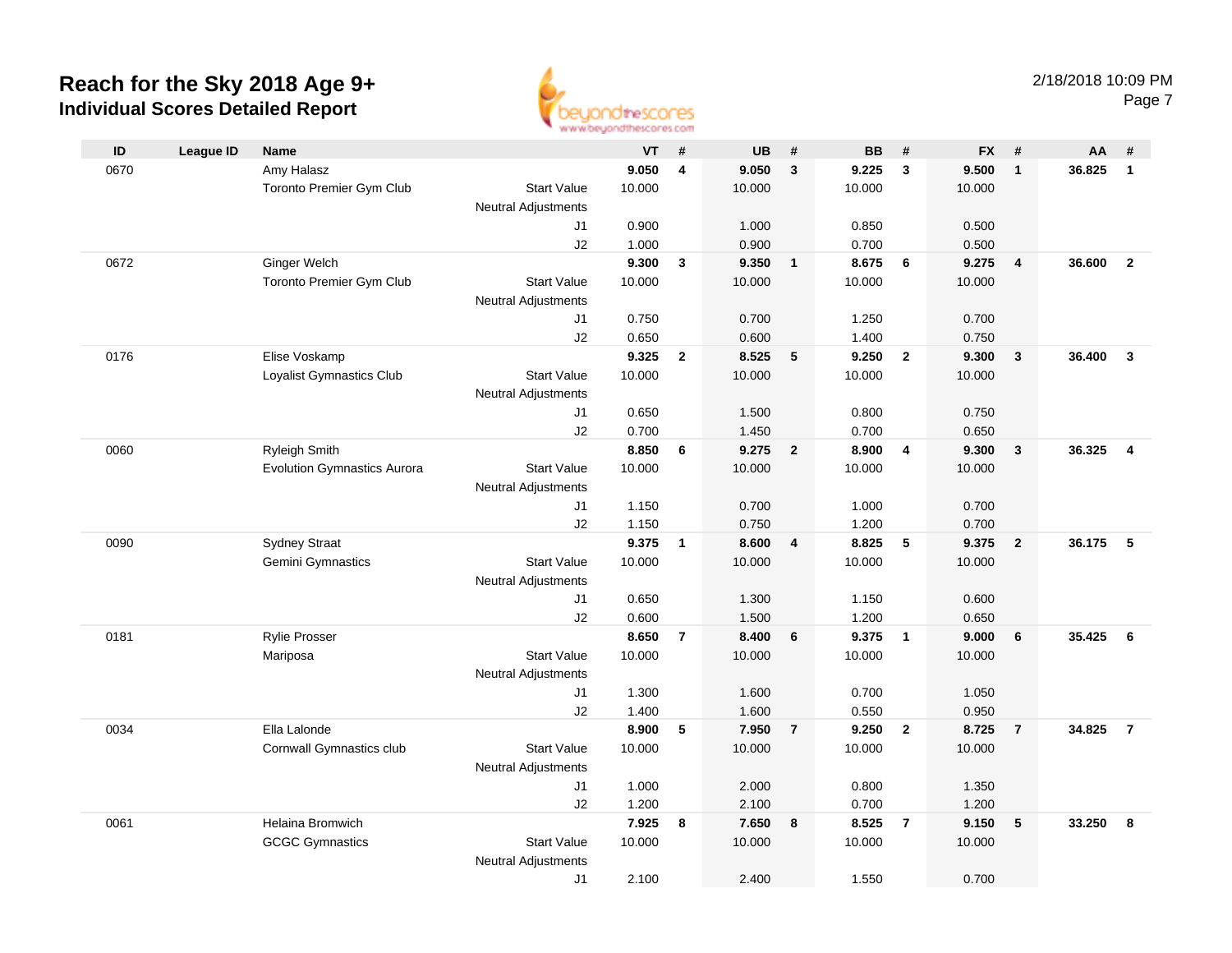

#### **Gymnastics Ontario Level 6**

| ID   | <b>League ID</b> | <b>Name</b>                   |                            | <b>VT</b> | #                       | <b>UB</b> | #                       | <b>BB</b> | #                       | <b>FX</b> | #               | AA     | #                       |
|------|------------------|-------------------------------|----------------------------|-----------|-------------------------|-----------|-------------------------|-----------|-------------------------|-----------|-----------------|--------|-------------------------|
| 0093 |                  | Julia Tie Ten Quee            |                            | 9.350     | 3                       | 9.325     | $\overline{1}$          | 9.550     | $\mathbf{2}$            | 9.475     | $\mathbf{1}$    | 37.700 | $\overline{1}$          |
|      |                  | Gemini Gymnastics             | <b>Start Value</b>         | 10.000    |                         | 10.000    |                         | 10.000    |                         | 10.000    |                 |        |                         |
|      |                  |                               | <b>Neutral Adjustments</b> |           |                         |           |                         |           |                         |           |                 |        |                         |
|      |                  |                               | J <sub>1</sub>             | 0.650     |                         | 0.700     |                         | 0.450     |                         | 0.550     |                 |        |                         |
|      |                  |                               | J2                         | 0.650     |                         | 0.650     |                         | 0.450     |                         | 0.500     |                 |        |                         |
| 0158 |                  | Diana Mohan                   |                            | 9.250     | $\overline{\mathbf{4}}$ | 9.025     | $\overline{2}$          | 9.625     | $\mathbf{1}$            | 9.175     | 4               | 37.075 | $\overline{\mathbf{2}}$ |
|      |                  | Kitchener-Waterloo Gymnastics | <b>Start Value</b>         | 10.000    |                         | 10.000    |                         | 10.000    |                         | 10.000    |                 |        |                         |
|      |                  |                               | <b>Neutral Adjustments</b> |           |                         |           |                         |           |                         |           |                 |        |                         |
|      |                  |                               | J1                         | 0.800     |                         | 1.000     |                         | 0.400     |                         | 0.900     |                 |        |                         |
|      |                  |                               | J2                         | 0.700     |                         | 0.950     |                         | 0.350     |                         | 0.750     |                 |        |                         |
| 0182 |                  | <b>Marina Thomas</b>          |                            | 9.250     | $\overline{\mathbf{4}}$ | 8.900     | $\overline{\mathbf{3}}$ | 9.350     | 5                       | 9.300     | $\overline{2}$  | 36.800 | $\mathbf{3}$            |
|      |                  | Mariposa                      | <b>Start Value</b>         | 10.000    |                         | 10.000    |                         | 10.000    |                         | 10.000    |                 |        |                         |
|      |                  |                               | <b>Neutral Adjustments</b> |           |                         |           |                         |           |                         |           |                 |        |                         |
|      |                  |                               | J1                         | 0.850     |                         | 1.000     |                         | 0.700     |                         | 0.650     |                 |        |                         |
|      |                  |                               | J2                         | 0.650     |                         | 1.200     |                         | 0.600     |                         | 0.750     |                 |        |                         |
| 0174 |                  | Miri Lambert                  |                            | 9.600     | $\mathbf{1}$            | 8.500     | 5                       | 9.350     | 5                       | 9.250     | 3               | 36.700 | $\overline{4}$          |
|      |                  | Loyalist Gymnastics Club      | <b>Start Value</b>         | 10.000    |                         | 10.000    |                         | 10.000    |                         | 10.000    |                 |        |                         |
|      |                  |                               | <b>Neutral Adjustments</b> |           |                         |           |                         |           |                         |           |                 |        |                         |
|      |                  |                               | J1                         | 0.400     |                         | 1.500     |                         | 0.650     |                         | 0.700     |                 |        |                         |
|      |                  |                               | J2                         | 0.400     |                         | 1.500     |                         | 0.650     |                         | 0.800     |                 |        |                         |
| 0011 |                  | Morgan Porter                 |                            | 8.875     | $\overline{7}$          | 8.875     | $\overline{4}$          | 9.425     | $\overline{4}$          | 9.025     | 6               | 36.200 | 5                       |
|      |                  | <b>Adrenaline Gymnastics</b>  | <b>Start Value</b>         | 10.000    |                         | 10.000    |                         | 10.000    |                         | 10.000    |                 |        |                         |
|      |                  |                               | <b>Neutral Adjustments</b> |           |                         |           |                         |           |                         | $-0.100$  |                 |        |                         |
|      |                  |                               | J1                         | 1.150     |                         | 1.100     |                         | 0.600     |                         | 0.800     |                 |        |                         |
|      |                  |                               | J2                         | 1.100     |                         | 1.150     |                         | 0.550     |                         | 0.950     |                 |        |                         |
| 0004 |                  | Celia Cianfarani              |                            | 9.125     | 5                       | 8.400     | 6                       | 9.475     | $\overline{\mathbf{3}}$ | 9.075     | $5\phantom{.0}$ | 36.075 | 6                       |
|      |                  | <b>Adrenaline Gymnastics</b>  | <b>Start Value</b>         | 10.000    |                         | 10.000    |                         | 10.000    |                         | 10.000    |                 |        |                         |
|      |                  |                               | <b>Neutral Adjustments</b> |           |                         |           |                         |           |                         |           |                 |        |                         |
|      |                  |                               | J1                         | 0.950     |                         | 1.550     |                         | 0.500     |                         | 0.900     |                 |        |                         |
|      |                  |                               | J2                         | 0.800     |                         | 1.650     |                         | 0.550     |                         | 0.950     |                 |        |                         |
| 0177 |                  | Emily McCallum                |                            | 9.500     | $\mathbf{2}$            | 8.100     | 8                       | 9.200     | 6                       | 9.075     | 5               | 35,875 | $\overline{7}$          |
|      |                  | Mariposa                      | <b>Start Value</b>         | 10.000    |                         | 10.000    |                         | 10.000    |                         | 10.000    |                 |        |                         |
|      |                  |                               | <b>Neutral Adjustments</b> |           |                         |           |                         |           |                         |           |                 |        |                         |
|      |                  |                               | J1                         | 0.600     |                         | 2.000     |                         | 0.900     |                         | 0.850     |                 |        |                         |

**Level 6 Age 14 B**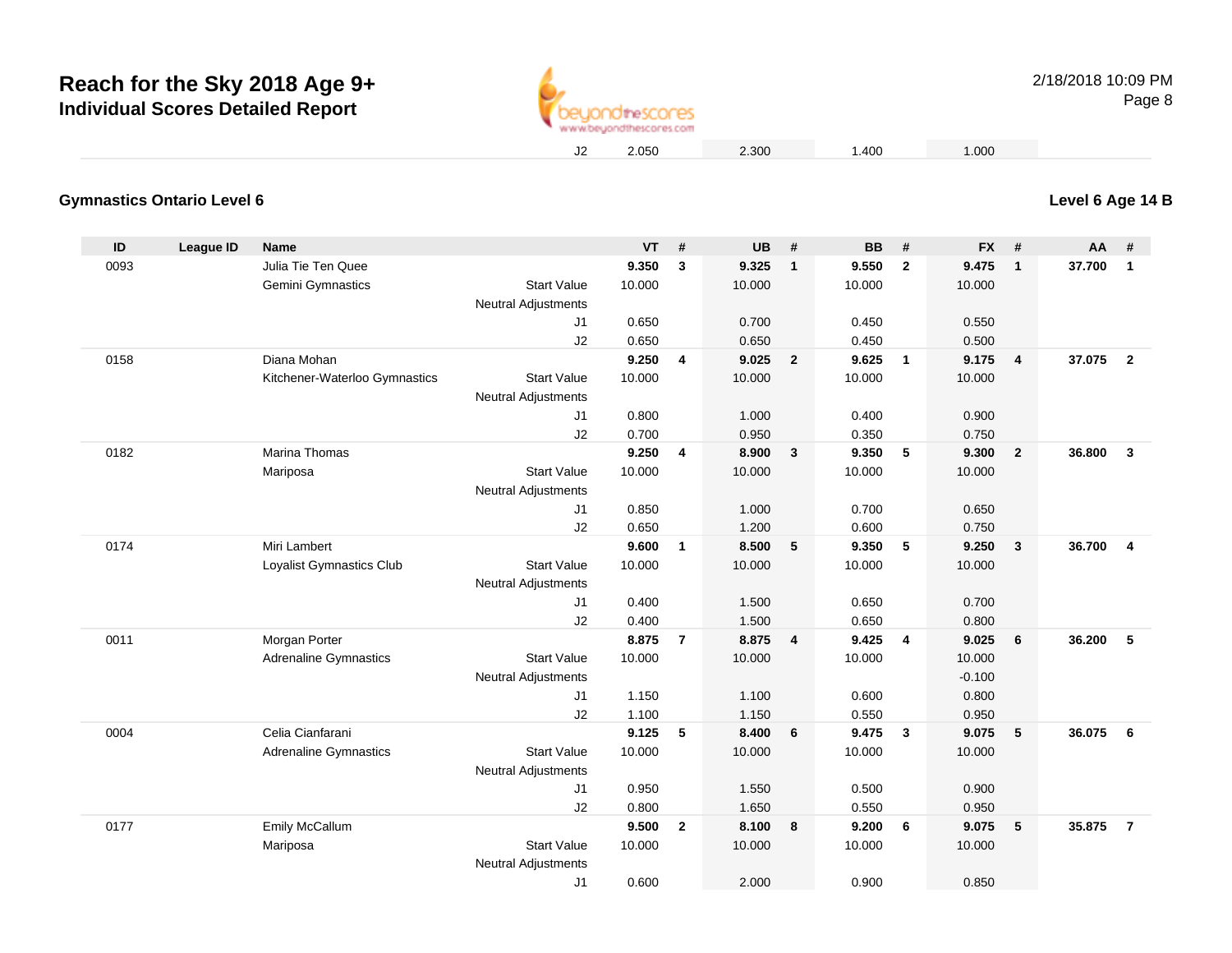

#### 2/18/2018 10:09 PMPage 9

|      |                            | J2                         | 0.400       | 1.800  | 0.700  | 1.000  |        |
|------|----------------------------|----------------------------|-------------|--------|--------|--------|--------|
| 0122 | Cassidy Richards           |                            | 9.000<br>-6 | 8.350  | 8.975  | 8.075  | 34.400 |
|      | <b>Grand River Gymmies</b> | <b>Start Value</b>         | 10.000      | 10.000 | 10.000 | 10.000 |        |
|      |                            | <b>Neutral Adjustments</b> |             |        |        |        |        |
|      |                            | J1                         | 0.950       | 1.700  | 1.100  | 2.050  |        |
|      |                            | J2                         | 1.050       | 1.600  | 0.950  | 1.800  |        |

#### **Gymnastics Ontario Level 6**

**Level 6 Age 14 C**

| ID   | League ID | Name                               |                                  | <b>VT</b>      | #              | <b>UB</b>      | #                       | <b>BB</b>      | #              | <b>FX</b>      | #                       | AA     | #                       |
|------|-----------|------------------------------------|----------------------------------|----------------|----------------|----------------|-------------------------|----------------|----------------|----------------|-------------------------|--------|-------------------------|
| 0081 |           | Mackenzie Lepp                     |                                  | 9.575          | $\overline{2}$ | 8.700          | $\overline{\mathbf{4}}$ | 9.475          | 3              | 9.475          | $\overline{1}$          | 37.225 | $\mathbf{1}$            |
|      |           | Gemini Gymnastics                  | <b>Start Value</b>               | 10.000         |                | 10.000         |                         | 10.000         |                | 10.000         |                         |        |                         |
|      |           |                                    | <b>Neutral Adjustments</b>       |                |                |                |                         |                |                |                |                         |        |                         |
|      |           |                                    | J1                               | 0.450          |                | 1.200          |                         | 0.500          |                | 0.550          |                         |        |                         |
|      |           |                                    | J2                               | 0.400          |                | 1.400          |                         | 0.550          |                | 0.500          |                         |        |                         |
| 0203 |           | Kolbie Rogers                      |                                  | 9.675          | $\mathbf{1}$   | 9.000          | $\mathbf{1}$            | 9.150          | 4              | 9.100          | $\overline{4}$          | 36.925 | $\overline{2}$          |
|      |           | Quinte Bay                         | <b>Start Value</b>               | 10.000         |                | 10.000         |                         | 10.000         |                | 10.000         |                         |        |                         |
|      |           |                                    | <b>Neutral Adjustments</b><br>J1 | 0.300          |                | 0.950          |                         | 0.900          |                | 0.950          |                         |        |                         |
|      |           |                                    | J2                               | 0.350          |                | 1.050          |                         | 0.800          |                | 0.850          |                         |        |                         |
| 0704 |           | Sierra Cunha                       |                                  | 9.550          | 3              | 8.450          | $\overline{7}$          | 9.525          | $\mathbf{1}$   | 9.400          | $\overline{\mathbf{2}}$ | 36.925 | $\overline{2}$          |
|      |           | Galaxy                             | <b>Start Value</b>               | 10.000         |                | 10.000         |                         | 10.000         |                | 10.000         |                         |        |                         |
|      |           |                                    | <b>Neutral Adjustments</b>       |                |                |                |                         |                |                |                |                         |        |                         |
|      |           |                                    | J1                               | 0.500          |                | 1.450          |                         | 0.400          |                | 0.650          |                         |        |                         |
|      |           |                                    | J2                               | 0.400          |                | 1.650          |                         | 0.550          |                | 0.550          |                         |        |                         |
| 0164 |           | Aurora Rueffer                     |                                  | 9.325          | 4              | 8.475          | 6                       | 9.500          | $\mathbf{2}$   | 9.325          | $\overline{\mathbf{3}}$ | 36.625 | $\mathbf{3}$            |
|      |           | Kitchener-Waterloo Gymnastics      | <b>Start Value</b>               | 10.000         |                | 10.000         |                         | 10.000         |                | 10.000         |                         |        |                         |
|      |           |                                    | <b>Neutral Adjustments</b>       |                |                |                |                         |                |                |                |                         |        |                         |
|      |           |                                    | J <sub>1</sub>                   | 0.700          |                | 1.400          |                         | 0.500          |                | 0.750          |                         |        |                         |
|      |           |                                    | J2                               | 0.650          |                | 1.650          |                         | 0.500          |                | 0.600          |                         |        |                         |
| 0214 |           | Melissa Christopherakos            |                                  | 8.925          | 6              | 8.750          | 3                       | 8.950          | $\overline{7}$ | 9.025          | 5                       | 35.650 | $\overline{\mathbf{4}}$ |
|      |           | <b>Synergy Gymnastics</b>          | <b>Start Value</b>               | 10.000         |                | 10.000         |                         | 9.900          |                | 10.000         |                         |        |                         |
|      |           |                                    | <b>Neutral Adjustments</b>       |                |                |                |                         |                |                |                |                         |        |                         |
|      |           |                                    | J <sub>1</sub>                   | 1.100          |                | 1.300          |                         | 1.050          |                | 0.950          |                         |        |                         |
| 0054 |           | <b>Claire Gravill</b>              | J2                               | 1.050<br>8.325 |                | 1.200<br>8.800 |                         | 0.850<br>9.075 | 5              | 1.000<br>8.925 |                         | 35.125 | 5                       |
|      |           | <b>Evolution Gymnastics Aurora</b> | <b>Start Value</b>               | 10.000         | 8              | 10.000         | $\overline{2}$          | 9.700          |                | 10.000         | 6                       |        |                         |
|      |           |                                    | <b>Neutral Adjustments</b>       |                |                |                |                         |                |                |                |                         |        |                         |
|      |           |                                    | J <sub>1</sub>                   | 1.600          |                | 1.150          |                         | 0.650          |                | 1.100          |                         |        |                         |
|      |           |                                    |                                  |                |                |                |                         |                |                |                |                         |        |                         |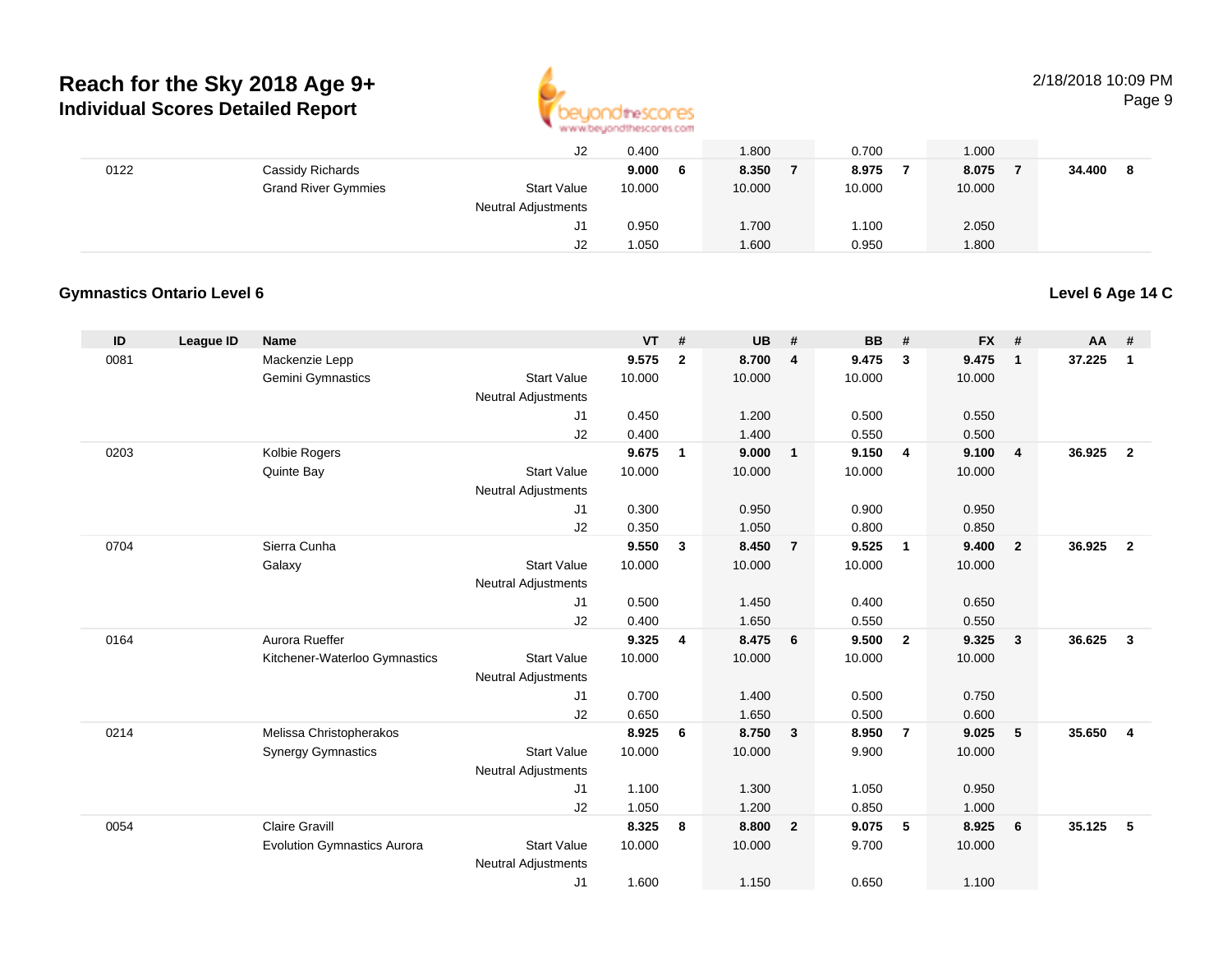

Page 10

|      |                               | J2                         | 1.750  |    | 1.250   |   | 0.600   |     | 1.050  |        |     |
|------|-------------------------------|----------------------------|--------|----|---------|---|---------|-----|--------|--------|-----|
| 0035 | avery maxam                   |                            | 9.050  | -5 | 8.550   | 5 | 7.875   | - 8 | 8.850  | 34.325 | - 6 |
|      | Cornwall Gymnastics club      | Start Value                | 10.000 |    | 10.000  |   | 10.000  |     | 10.000 |        |     |
|      |                               | Neutral Adjustments        |        |    |         |   |         |     |        |        |     |
|      |                               | J1                         | 0.900  |    | 1.350   |   | 2.250   |     | 1.200  |        |     |
|      |                               | J2                         | 1.000  |    | 1.550   |   | 2.000   |     | 1.100  |        |     |
| 0150 | Meghan Atkins                 |                            | 8.550  |    | 7.650 8 |   | 8.975 6 |     | 8.850  | 34.025 |     |
|      | Kitchener-Waterloo Gymnastics | Start Value                | 10.000 |    | 10.000  |   | 10.000  |     | 10.000 |        |     |
|      |                               | <b>Neutral Adjustments</b> |        |    |         |   |         |     |        |        |     |
|      |                               | J1                         | 1.500  |    | 2.200   |   | 1.050   |     | 1.150  |        |     |
|      |                               | J2                         | 1.400  |    | 2.500   |   | 1.000   |     | 1.150  |        |     |

#### **Gymnastics Ontario Level 6**

**Level 6 Age 15**

| ID   | League ID | <b>Name</b>              |                            | <b>VT</b> | #              | <b>UB</b> | #                       | <b>BB</b> | #              | <b>FX</b> | #              | AA #   |                |
|------|-----------|--------------------------|----------------------------|-----------|----------------|-----------|-------------------------|-----------|----------------|-----------|----------------|--------|----------------|
| 0092 |           | Erika Teeter             |                            | 9.500     | $\mathbf 1$    | 8.450     | $\mathbf{3}$            | 9.400     | $\overline{2}$ | 9.525     | $\mathbf{1}$   | 36.875 | 1              |
|      |           | Gemini Gymnastics        | <b>Start Value</b>         | 10.000    |                | 10.000    |                         | 10.000    |                | 10.000    |                |        |                |
|      |           |                          | <b>Neutral Adjustments</b> |           |                |           |                         |           |                |           |                |        |                |
|      |           |                          | J1                         | 0.500     |                | 1.500     |                         | 0.650     |                | 0.400     |                |        |                |
|      |           |                          | J2                         | 0.500     |                | 1.600     |                         | 0.550     |                | 0.550     |                |        |                |
| 0680 |           | Dani Preston             |                            | 9.450     | $\overline{2}$ | 8.700     | $\overline{1}$          | 9.325     | $\mathbf{3}$   | 9.300     | $\overline{2}$ | 36.775 | $\overline{2}$ |
|      |           | <b>Brockville</b>        | <b>Start Value</b>         | 10.000    |                | 10.000    |                         | 10.000    |                | 10.000    |                |        |                |
|      |           |                          | Neutral Adjustments        |           |                |           |                         |           |                |           |                |        |                |
|      |           |                          | J1                         | 0.550     |                | 1.200     |                         | 0.750     |                | 0.650     |                |        |                |
|      |           |                          | J2                         | 0.550     |                | 1.400     |                         | 0.600     |                | 0.750     |                |        |                |
| 0189 |           | Gloria So                |                            | 9.325     | 3              | 8.600     | $\overline{\mathbf{2}}$ | 9.425     | $\mathbf{1}$   | 9.150     | 5              | 36.500 | 3              |
|      |           | Markham Gymnastics Club  | <b>Start Value</b>         | 10.000    |                | 10.000    |                         | 10.000    |                | 10.000    |                |        |                |
|      |           |                          | Neutral Adjustments        |           |                |           |                         |           |                |           |                |        |                |
|      |           |                          | J1                         | 0.700     |                | 1.300     |                         | 0.650     |                | 0.700     |                |        |                |
|      |           |                          | J2                         | 0.650     |                | 1.500     |                         | 0.500     |                | 1.000     |                |        |                |
| 0065 |           | Jasmine Hamwi            |                            | 9.100     | 5              | 8.600     | $\overline{\mathbf{2}}$ | 9.325     | $\mathbf{3}$   | 9.175     | 4              | 36.200 | $\overline{4}$ |
|      |           | <b>GCGC Gymnastics</b>   | <b>Start Value</b>         | 10.000    |                | 10.000    |                         | 10.000    |                | 10.000    |                |        |                |
|      |           |                          | Neutral Adjustments        |           |                |           |                         |           |                |           |                |        |                |
|      |           |                          | J1                         | 1.000     |                | 1.300     |                         | 0.700     |                | 0.850     |                |        |                |
|      |           |                          | J2                         | 0.800     |                | 1.500     |                         | 0.650     |                | 0.800     |                |        |                |
| 0236 |           | Emma Barrett             |                            | 9.175     | 4              | 8.400     | $\overline{4}$          | 9.250     | 4              | 9.100     | 6              | 35.925 | 5              |
|      |           | <b>Whitby Gymnastics</b> | <b>Start Value</b>         | 10.000    |                | 10.000    |                         | 10.000    |                | 10.000    |                |        |                |
|      |           |                          | <b>Neutral Adjustments</b> |           |                |           |                         |           |                |           |                |        |                |
|      |           |                          | J1                         | 0.850     |                | 1.500     |                         | 0.700     |                | 1.000     |                |        |                |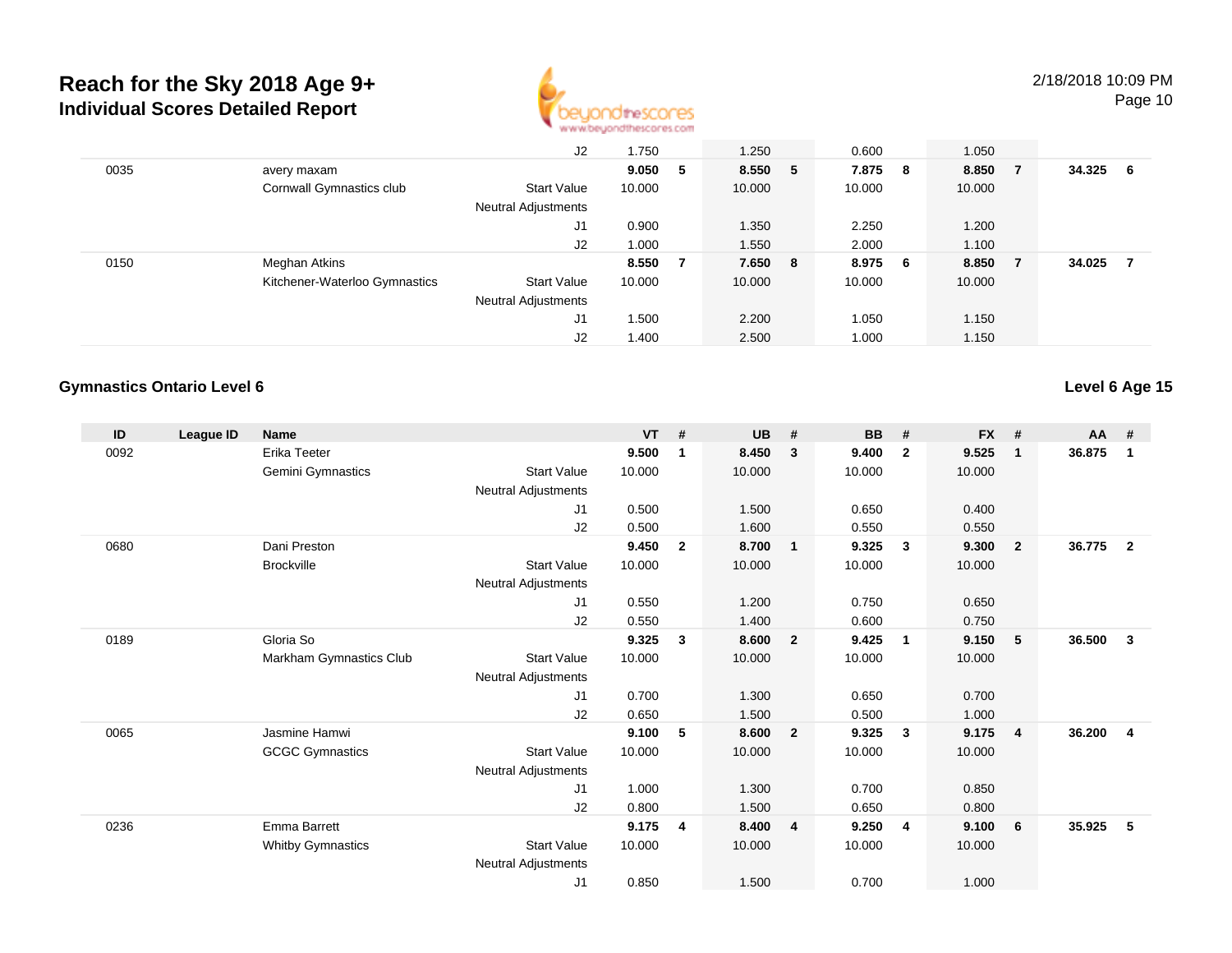

Page 11

|      |                              | J2                         | 0.800  |     | 1.700     |                | 0.800  |                | 0.800       |                |          |                |
|------|------------------------------|----------------------------|--------|-----|-----------|----------------|--------|----------------|-------------|----------------|----------|----------------|
| 0012 | Sara Principato              |                            | 9.050  | 6   | $8.225$ 6 |                | 8.800  | $\overline{7}$ | $9.225 \t3$ |                | 35.300 6 |                |
|      | <b>Adrenaline Gymnastics</b> | <b>Start Value</b>         | 10.000 |     | 10.000    |                | 9.900  |                | 10.000      |                |          |                |
|      |                              | <b>Neutral Adjustments</b> |        |     |           |                |        |                |             |                |          |                |
|      |                              | J <sub>1</sub>             | 0.900  |     | 1.700     |                | 1.100  |                | 0.750       |                |          |                |
|      |                              | J2                         | 1.000  |     | 1.850     |                | 1.100  |                | 0.800       |                |          |                |
| 0119 | Breanna Fuca                 |                            | 8.850  | 7   | 7.750     | $\overline{7}$ | 9.050  | 5              | 8.800       | $\overline{7}$ | 34.450   | $\overline{7}$ |
|      | <b>Grand River Gymmies</b>   | <b>Start Value</b>         | 10.000 |     | 10.000    |                | 10.000 |                | 10.000      |                |          |                |
|      |                              | <b>Neutral Adjustments</b> |        |     |           |                |        |                |             |                |          |                |
|      |                              | J <sub>1</sub>             | 1.100  |     | 2.150     |                | 1.050  |                | 1.150       |                |          |                |
|      |                              | J2                         | 1.200  |     | 2.350     |                | 0.850  |                | 1.250       |                |          |                |
| 0021 | Erin Maitland                |                            | 8.600  | - 8 | 8.325 5   |                | 8.850  | - 6            | 8.000 8     |                | 33.775 8 |                |
|      | <b>Bluewater</b>             | <b>Start Value</b>         | 10.000 |     | 10.000    |                | 10.000 |                | 10.000      |                |          |                |
|      |                              | <b>Neutral Adjustments</b> |        |     |           |                |        |                |             |                |          |                |
|      |                              | J1                         | 1.500  |     | 1.700     |                | 1.250  |                | 2.100       |                |          |                |
|      |                              | J2                         | 1.300  |     | 1.650     |                | 1.050  |                | 1.900       |                |          |                |

#### **Gymnastics Ontario Level 6**

**Level 6 Age 16+ A**

| ID   | League ID | Name                   |                            | <b>VT</b> | #              | <b>UB</b> | #                       | <b>BB</b> | #              | <b>FX</b> | #              | $AA$ # |                |
|------|-----------|------------------------|----------------------------|-----------|----------------|-----------|-------------------------|-----------|----------------|-----------|----------------|--------|----------------|
| 0233 |           | Mackenzie Nauss        |                            | 9.550     | $\overline{2}$ | 8.800     | $\overline{\mathbf{1}}$ | 9.675     | $\overline{1}$ | 9.100     | 3              | 37.125 | -1             |
|      |           | Tumblers               | <b>Start Value</b>         | 10.000    |                | 10.000    |                         | 10.000    |                | 10.000    |                |        |                |
|      |           |                        | <b>Neutral Adjustments</b> |           |                |           |                         |           |                |           |                |        |                |
|      |           |                        | J1                         | 0.450     |                | 1.200     |                         | 0.300     |                | 0.850     |                |        |                |
|      |           |                        | J2                         | 0.450     |                | 1.200     |                         | 0.350     |                | 0.950     |                |        |                |
| 0210 |           | Hannah Osborne         |                            | 8.950     | 5              | 8.700     | $\overline{\mathbf{2}}$ | 9.625     | $\overline{2}$ | 9.625     | $\mathbf 1$    | 36.900 | $\overline{2}$ |
|      |           | Scarborough Gym Elites | <b>Start Value</b>         | 10.000    |                | 10.000    |                         | 10.000    |                | 10.000    |                |        |                |
|      |           |                        | Neutral Adjustments        |           |                |           |                         |           |                |           |                |        |                |
|      |           |                        | J1                         | 1.050     |                | 1.400     |                         | 0.400     |                | 0.350     |                |        |                |
|      |           |                        | J2                         | 1.050     |                | 1.200     |                         | 0.350     |                | 0.400     |                |        |                |
| 0147 |           | Hope Keys              |                            | 9.350     | $\mathbf{3}$   | 8.600     | $\overline{\mathbf{3}}$ | 9.200     | $\overline{4}$ | 9.125     | $\overline{2}$ | 36.275 | $\mathbf{3}$   |
|      |           | Kingston Gymnastics    | <b>Start Value</b>         | 10.000    |                | 10.000    |                         | 10.000    |                | 10.000    |                |        |                |
|      |           |                        | <b>Neutral Adjustments</b> |           |                |           |                         |           |                |           |                |        |                |
|      |           |                        | J <sub>1</sub>             | 0.700     |                | 1.400     |                         | 0.800     |                | 0.850     |                |        |                |
|      |           |                        | J <sub>2</sub>             | 0.600     |                | 1.400     |                         | 0.800     |                | 0.900     |                |        |                |
| 0018 |           | Erynn Hutchinson       |                            | 9.700     | $\blacksquare$ | 8.100     | $\overline{7}$          | 9.150     | 5              | 9.000     | 4              | 35.950 | 4              |
|      |           | Bluewater              | <b>Start Value</b>         | 10.000    |                | 10.000    |                         | 10.000    |                | 10.000    |                |        |                |
|      |           |                        | Neutral Adjustments        |           |                |           |                         |           |                |           |                |        |                |
|      |           |                        | J <sub>1</sub>             | 0.300     |                | 1.900     |                         | 0.950     |                | 0.850     |                |        |                |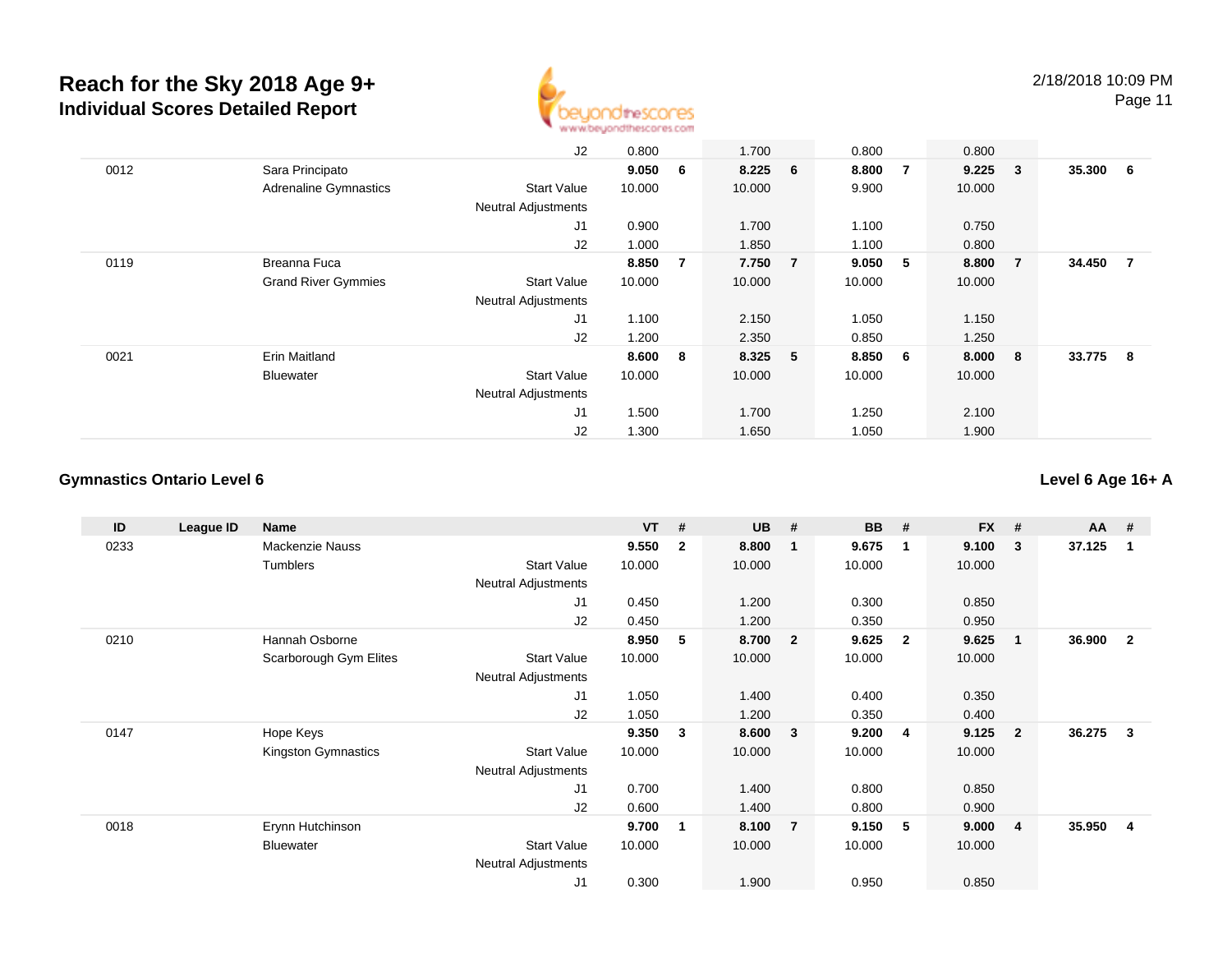

|      |                                    | J2                         | 0.300  |   | 1.900  |   | 0.750  |                | 1.150  |                |        |     |
|------|------------------------------------|----------------------------|--------|---|--------|---|--------|----------------|--------|----------------|--------|-----|
| 0038 | Ava Ter horst                      |                            | 8.975  | 4 | 8.400  | 4 | 9.300  | $\mathbf{3}$   | 8.875  | 5 <sub>o</sub> | 35.550 | - 5 |
|      | Cornwall Gymnastics club           | <b>Start Value</b>         | 10.000 |   | 10.000 |   | 10.000 |                | 10.000 |                |        |     |
|      |                                    | <b>Neutral Adjustments</b> |        |   |        |   |        |                |        |                |        |     |
|      |                                    | J1                         | 0.950  |   | 1.600  |   | 0.700  |                | 1.050  |                |        |     |
|      |                                    | J2                         | 1.100  |   | 1.600  |   | 0.700  |                | 1.200  |                |        |     |
| 0055 | Sanna Leis                         |                            | 8.825  | 6 | 8.600  | 3 | 8.900  | $\overline{7}$ | 8.850  | 6              | 35.175 | - 6 |
|      | <b>Evolution Gymnastics Aurora</b> | <b>Start Value</b>         | 10.000 |   | 10.000 |   | 10.000 |                | 10.000 |                |        |     |
|      |                                    | Neutral Adjustments        |        |   |        |   |        |                |        |                |        |     |
|      |                                    | J1                         | 1.150  |   | 1.500  |   | 1.050  |                | 1.100  |                |        |     |
|      |                                    | J2                         | 1.200  |   | 1.300  |   | 1.150  |                | 1.200  |                |        |     |
| 0155 | Jordan Knowlton                    |                            | 8.725  | 7 | 8.250  | 5 | 8.775  | - 8            | 8.875  | 5              | 34.625 | -7  |
|      | Kitchener-Waterloo Gymnastics      | <b>Start Value</b>         | 10.000 |   | 9.500  |   | 10.000 |                | 10.000 |                |        |     |
|      |                                    | Neutral Adjustments        |        |   |        |   |        |                |        |                |        |     |
|      |                                    | J1                         | 1.250  |   | 1.350  |   | 1.200  |                | 1.150  |                |        |     |
|      |                                    | J2                         | 1.300  |   | 1.150  |   | 1.250  |                | 1.100  |                |        |     |
| 0026 | Emily Wilson                       |                            | 8.150  | 8 | 8.200  | 6 | 9.100  | - 6            | 8.600  | $\overline{7}$ | 34.050 | - 8 |
|      | <b>Bluewater</b>                   | <b>Start Value</b>         | 10.000 |   | 9.500  |   | 10.000 |                | 10.000 |                |        |     |
|      |                                    | Neutral Adjustments        |        |   |        |   |        |                |        |                |        |     |
|      |                                    | J1                         | 1.900  |   | 1.300  |   | 0.800  |                | 1.450  |                |        |     |
|      |                                    | J2                         | 1.800  |   | 1.300  |   | 1.000  |                | 1.350  |                |        |     |
|      |                                    |                            |        |   |        |   |        |                |        |                |        |     |

#### **Gymnastics Ontario Level 6**

#### **Level 6 Age 16+ B**

| ID   | League ID | Name                               |                            | $VT$ #  |                | <b>UB</b> | #                       | <b>BB</b> | #                       | <b>FX</b> | #              | $AA$ # |              |
|------|-----------|------------------------------------|----------------------------|---------|----------------|-----------|-------------------------|-----------|-------------------------|-----------|----------------|--------|--------------|
| 0242 |           | Caylin Thorburn                    |                            | 9.400   | $\overline{2}$ | 9.000     | -1                      | 9.525     | -1                      | 9.375     | -1             | 37.300 |              |
|      |           | <b>Whitby Gymnastics</b>           | <b>Start Value</b>         | 10.000  |                | 10.000    |                         | 10.000    |                         | 10.000    |                |        |              |
|      |           |                                    | <b>Neutral Adjustments</b> |         |                |           |                         |           |                         |           |                |        |              |
|      |           |                                    | J1                         | 0.600   |                | 1.100     |                         | 0.500     |                         | 0.600     |                |        |              |
|      |           |                                    | J2                         | 0.600   |                | 0.900     |                         | 0.450     |                         | 0.650     |                |        |              |
| 0058 |           | Abbigael Parsons                   |                            | 8.950   | 5              | 8.650     | $\overline{\mathbf{3}}$ | 9.275     | - 5                     | 9.125     | $\overline{4}$ | 36.000 | $\mathbf{2}$ |
|      |           | <b>Evolution Gymnastics Aurora</b> | <b>Start Value</b>         | 10.000  |                | 10.000    |                         | 10.000    |                         | 10.000    |                |        |              |
|      |           |                                    | <b>Neutral Adjustments</b> |         |                |           |                         |           |                         |           |                |        |              |
|      |           |                                    | J <sub>1</sub>             | 1.100   |                | 1.300     |                         | 0.750     |                         | 0.900     |                |        |              |
|      |           |                                    | J2                         | 1.000   |                | 1.400     |                         | 0.700     |                         | 0.850     |                |        |              |
| 0153 |           | <b>Grace Ditzend</b>               |                            | 9.150 4 |                | 8.600 4   |                         | 9.475     | $\overline{\mathbf{2}}$ | 8.625     | 8              | 35.850 | 3            |
|      |           | Kitchener-Waterloo Gymnastics      | <b>Start Value</b>         | 10.000  |                | 10.000    |                         | 10.000    |                         | 9.500     |                |        |              |
|      |           |                                    | <b>Neutral Adjustments</b> |         |                |           |                         |           |                         |           |                |        |              |
|      |           |                                    | J1                         | 0.850   |                | 1.400     |                         | 0.500     |                         | 0.900     |                |        |              |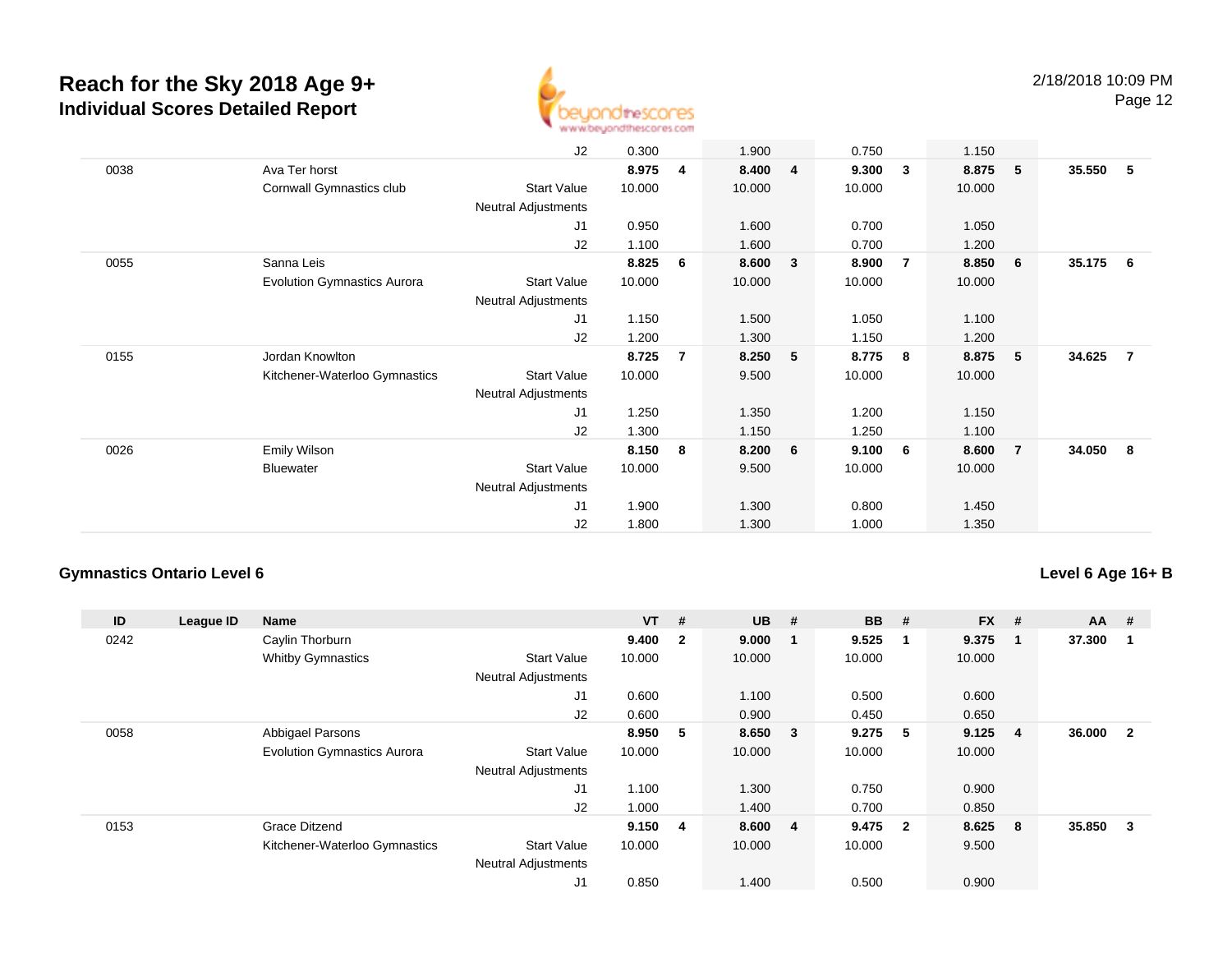

Page 13

|      |                                    | J2                         | 0.850  |                | 1.400  |                | 0.550  |                | 0.850  |                         |        |                |
|------|------------------------------------|----------------------------|--------|----------------|--------|----------------|--------|----------------|--------|-------------------------|--------|----------------|
| 0066 | <b>Emily Lusby</b>                 |                            | 9.425  | $\mathbf{1}$   | 8.500  | 5              | 9.075  | 6              | 8.725  | $\overline{7}$          | 35.725 | 4              |
|      | <b>GCGC Gymnastics</b>             | <b>Start Value</b>         | 10.000 |                | 10.000 |                | 10.000 |                | 10.000 |                         |        |                |
|      |                                    | <b>Neutral Adjustments</b> |        |                |        |                |        |                |        |                         |        |                |
|      |                                    | J1                         | 0.650  |                | 1.400  |                | 0.850  |                | 1.150  |                         |        |                |
|      |                                    | J2                         | 0.500  |                | 1.600  |                | 1.000  |                | 1.400  |                         |        |                |
| 0118 | <b>Grace Brindle</b>               |                            | 9.225  | $\mathbf{3}$   | 7.900  | 8              | 9.000  | $\overline{7}$ | 8.975  | 6                       | 35.100 | 5              |
|      | <b>Grand River Gymmies</b>         | <b>Start Value</b>         | 10.000 |                | 9.500  |                | 10.000 |                | 10.000 |                         |        |                |
|      |                                    | <b>Neutral Adjustments</b> |        |                |        |                |        |                |        |                         |        |                |
|      |                                    | J1                         | 0.700  |                | 1.700  |                | 1.100  |                | 1.000  |                         |        |                |
|      |                                    | J2                         | 0.850  |                | 1.500  |                | 0.900  |                | 1.050  |                         |        |                |
| 0053 | <b>Briar Canning</b>               |                            | 8.200  | $\overline{7}$ | 8.425  | 6              | 9.350  | $\mathbf{3}$   | 9.000  | 5                       | 34.975 | - 6            |
|      | <b>Evolution Gymnastics Aurora</b> | <b>Start Value</b>         | 10.000 |                | 10.000 |                | 10.000 |                | 10.000 |                         |        |                |
|      |                                    | <b>Neutral Adjustments</b> |        |                |        |                |        |                |        |                         |        |                |
|      |                                    | J1                         | 1.750  |                | 1.700  |                | 0.600  |                | 0.850  |                         |        |                |
|      |                                    | J2                         | 1.850  |                | 1.450  |                | 0.700  |                | 1.150  |                         |        |                |
| 0059 | Grace Samu                         |                            | 8.375  | 6              | 8.050  | $\overline{7}$ | 9.325  | $\overline{4}$ | 9.150  | $\overline{\mathbf{3}}$ | 34.900 | $\overline{7}$ |
|      | <b>Evolution Gymnastics Aurora</b> | <b>Start Value</b>         | 10.000 |                | 10.000 |                | 10.000 |                | 10.000 |                         |        |                |
|      |                                    | <b>Neutral Adjustments</b> |        |                |        |                |        |                |        |                         |        |                |
|      |                                    | J1                         | 1.700  |                | 1.900  |                | 0.750  |                | 0.800  |                         |        |                |
|      |                                    | J2                         | 1.550  |                | 2.000  |                | 0.600  |                | 0.900  |                         |        |                |
| 0169 | Mackenzie Baird                    |                            | 8.125  | 8              | 8.725  | $\overline{2}$ | 8.350  | 8              | 9.250  | $\overline{\mathbf{2}}$ | 34.450 | 8              |
|      | Loyalist Gymnastics Club           | <b>Start Value</b>         | 10.000 |                | 10.000 |                | 10.000 |                | 10.000 |                         |        |                |
|      |                                    | <b>Neutral Adjustments</b> |        |                |        |                |        |                |        |                         |        |                |
|      |                                    | J1                         | 1.950  |                | 1.250  |                | 1.700  |                | 0.700  |                         |        |                |
|      |                                    | J2                         | 1.800  |                | 1.300  |                | 1.600  |                | 0.800  |                         |        |                |
| 0032 | Michelle Petersen                  |                            | 7.950  | 9              | 7.100  | 9              | 7.925  | 9              | 8.125  | 9                       | 31.100 | 9              |
|      | Cambridge Kips                     | <b>Start Value</b>         | 10.000 |                | 8.700  |                | 10.000 |                | 9.500  |                         |        |                |
|      |                                    | <b>Neutral Adjustments</b> |        |                |        |                |        |                |        |                         |        |                |
|      |                                    | J1                         | 1.900  |                | 1.500  |                | 2.200  |                | 1.300  |                         |        |                |
|      |                                    | J2                         | 2.200  |                | 1.700  |                | 1.950  |                | 1.450  |                         |        |                |

#### **Gymnastics Ontario Level 6**

#### **Level 6 Age 11 A**

| ID   | League ID | <b>Name</b>         |                     | <b>VT</b> | -# | <b>UB</b> | <b>BB</b> | # | <b>FX</b> | AA     | $\frac{1}{2}$ |
|------|-----------|---------------------|---------------------|-----------|----|-----------|-----------|---|-----------|--------|---------------|
| 0086 |           | <b>Brooke Short</b> |                     | 9.600     |    | 9.250     | 9.400     | 3 | 9.525     | 37.775 |               |
|      |           | Gemini Gymnastics   | <b>Start Value</b>  | 10.000    |    | 10.000    | 10.000    |   | 10.000    |        |               |
|      |           |                     | Neutral Adjustments |           |    |           |           |   |           |        |               |
|      |           |                     |                     | 0.400     |    | 0.800     | 0.600     |   | 0.400     |        |               |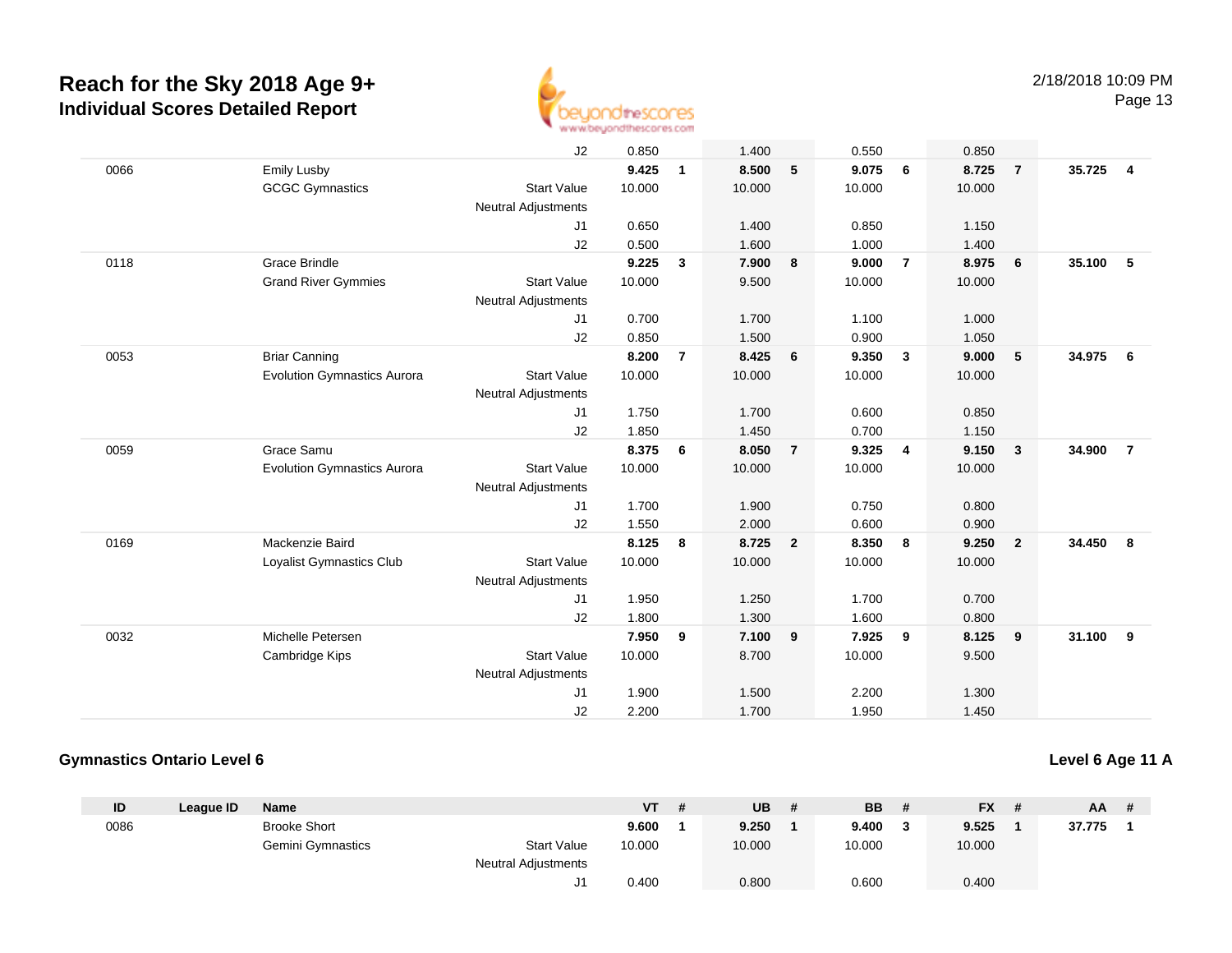

Page 14

|      |                                  | J2                         | 0.400          |                | 0.700          |                | 0.600          |                | 0.550          |                         |        |                         |
|------|----------------------------------|----------------------------|----------------|----------------|----------------|----------------|----------------|----------------|----------------|-------------------------|--------|-------------------------|
| 0043 | Rachelle Huriptyo                |                            | 9.400          | $\overline{2}$ | 9.150          | $\overline{2}$ | 9.625          | $\overline{1}$ | 9.450          | $\overline{2}$          | 37.625 | $\overline{2}$          |
|      | Discovery Gymnastics Club        | <b>Start Value</b>         | 10.000         |                | 10.000         |                | 10.000         |                | 10.000         |                         |        |                         |
|      |                                  | <b>Neutral Adjustments</b> |                |                |                |                |                |                |                |                         |        |                         |
|      |                                  | J <sub>1</sub>             | 0.600          |                | 0.900          |                | 0.350          |                | 0.500          |                         |        |                         |
|      |                                  | J2                         | 0.600          |                | 0.800          |                | 0.400          |                | 0.600          |                         |        |                         |
| 0674 | Victoria Romani                  |                            | 9.375          | $\mathbf{3}$   | 8.600          | 3              | 9.225          | 4              | 9.450          | $\overline{\mathbf{2}}$ | 36.650 | $\overline{\mathbf{3}}$ |
|      | <b>Pickering Athletic Centre</b> | <b>Start Value</b>         | 10.000         |                | 10.000         |                | 10.000         |                | 10.000         |                         |        |                         |
|      |                                  | <b>Neutral Adjustments</b> |                |                |                |                |                |                |                |                         |        |                         |
|      |                                  | J <sub>1</sub>             | 0.600          |                | 1.300          |                | 0.750          |                | 0.550          |                         |        |                         |
|      |                                  | J <sub>2</sub>             | 0.650          |                | 1.500          |                | 0.800          |                | 0.550          |                         |        |                         |
| 0110 | Vienna Twomey                    |                            | 9.400          | $\overline{2}$ | 8.400          | 4              | 9.475          | $\overline{2}$ | 9.350          | $\overline{\mathbf{3}}$ | 36.625 | $\overline{4}$          |
|      | <b>Glendon Gymnastics</b>        | <b>Start Value</b>         | 10.000         |                | 10.000         |                | 10.000         |                | 10.000         |                         |        |                         |
|      |                                  | <b>Neutral Adjustments</b> |                |                |                |                |                |                |                |                         |        |                         |
|      |                                  | J1                         | 0.550          |                | 1.600          |                | 0.450          |                | 0.700          |                         |        |                         |
| 0244 | Sofia Andrighetti                | J2                         | 0.650<br>9.000 | 5              | 1.600<br>8.050 | 5              | 0.600<br>9.175 | 5              | 0.600<br>9.150 | $5\phantom{.0}$         | 35.375 | - 5                     |
|      | <b>Adrenaline Gymnastics</b>     | <b>Start Value</b>         | 10.000         |                | 10.000         |                | 10.000         |                | 10.000         |                         |        |                         |
|      |                                  | <b>Neutral Adjustments</b> |                |                |                |                |                |                |                |                         |        |                         |
|      |                                  | J <sub>1</sub>             | 1.000          |                | 1.850          |                | 0.900          |                | 0.750          |                         |        |                         |
|      |                                  | J2                         | 1.000          |                | 2.050          |                | 0.750          |                | 0.950          |                         |        |                         |
| 0612 | <b>Addison Wilson</b>            |                            | 9.200          | 4              | 8.400          | 4              | 8.500          | 8              | 8.950          | $6\phantom{1}6$         | 35.050 | 6                       |
|      | <b>Adrenaline Gymnastics</b>     | <b>Start Value</b>         | 10.000         |                | 10.000         |                | 9.900          |                | 10.000         |                         |        |                         |
|      |                                  | <b>Neutral Adjustments</b> |                |                |                |                |                |                |                |                         |        |                         |
|      |                                  | J <sub>1</sub>             | 0.850          |                | 1.700          |                | 1.450          |                | 0.950          |                         |        |                         |
|      |                                  | J2                         | 0.750          |                | 1.500          |                | 1.350          |                | 1.150          |                         |        |                         |
| 0136 | Gina Cain                        |                            | 8.875          | 6              | 7.400          | 6              | 8.575          | $\overline{7}$ | 9.200          | $\overline{4}$          | 34.050 | $\overline{7}$          |
|      | Hamilton Gym Academy             | <b>Start Value</b>         | 10.000         |                | 10.000         |                | 10.000         |                | 10.000         |                         |        |                         |
|      |                                  | <b>Neutral Adjustments</b> |                |                |                |                |                |                |                |                         |        |                         |
|      |                                  | J1                         | 1.250          |                | 2.500          |                | 1.500          |                | 0.800          |                         |        |                         |
|      |                                  | J2                         | 1.000          |                | 2.700          |                | 1.350          |                | 0.800          |                         |        |                         |
| 0195 | Charlie Taylor- Gillespie        |                            | 8.625          | $\overline{7}$ | 6.900          | $\overline{7}$ | 8.825          | 6              | 8.925          | $\overline{7}$          | 33.275 | -8                      |
|      | <b>Owen Sound Satellites</b>     | <b>Start Value</b>         | 10.000         |                | 10.000         |                | 10.000         |                | 10.000         |                         |        |                         |
|      |                                  | <b>Neutral Adjustments</b> |                |                |                |                |                |                |                |                         |        |                         |
|      |                                  | J <sub>1</sub>             | 1.300          |                | 3.100          |                | 1.150          |                | 1.050          |                         |        |                         |
|      |                                  | J2                         | 1.450          |                | 3.100          |                | 1.200          |                | 1.100          |                         |        |                         |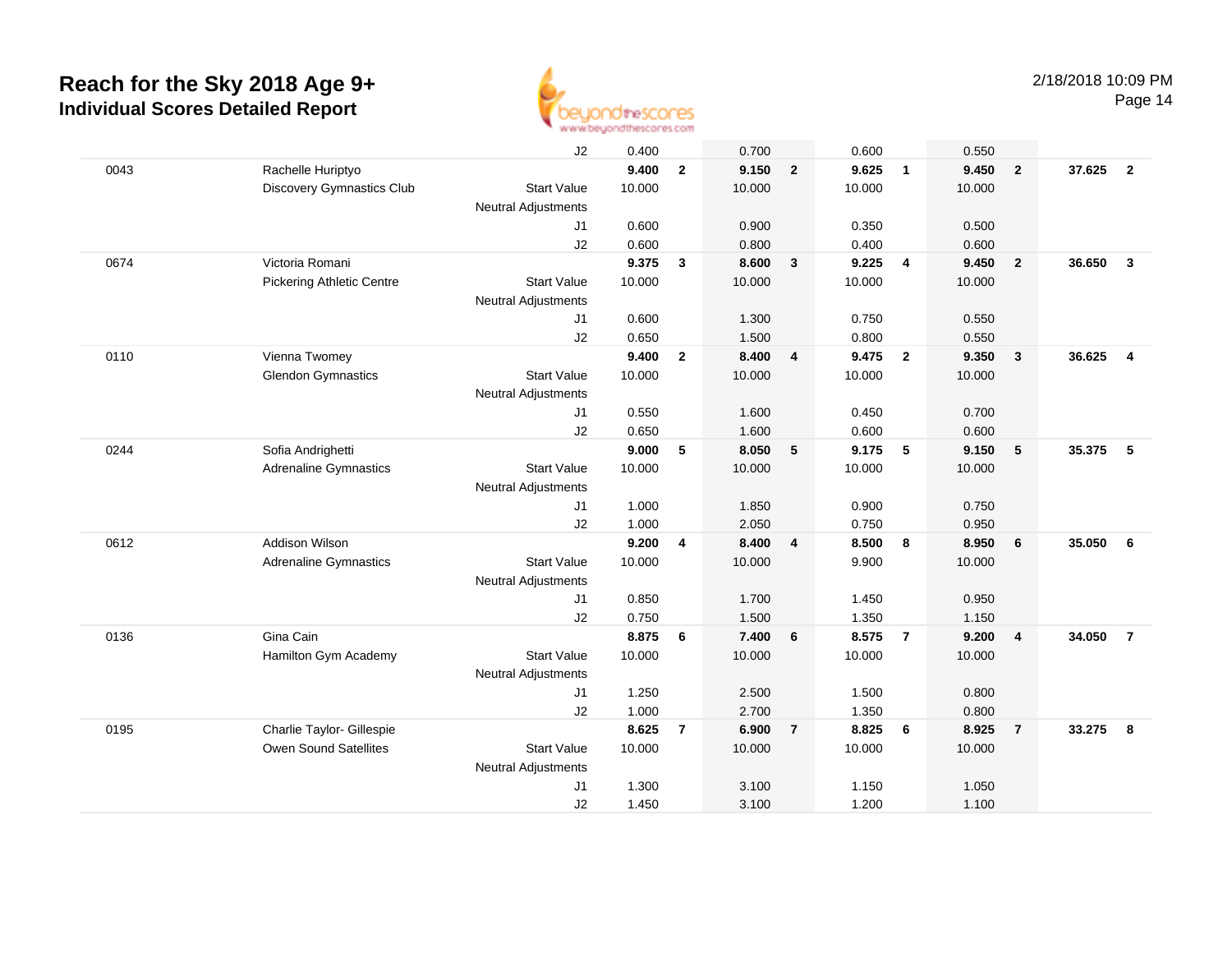#### **Gymnastics Ontario Level 6Level 6 Age 11 B**

**ID**

0129

0047

0128

0215

0013

0025

0154

**Bluewater** 

Kitchener-Waterloo Gymnastics

| 9 | Alexa Fung                   |                            | 9.650  | 1            | 9.400  | -1                      | 9.400  | -3             | 9.475  | 2              | 37.925 | -1 |
|---|------------------------------|----------------------------|--------|--------------|--------|-------------------------|--------|----------------|--------|----------------|--------|----|
|   | <b>GW Elites</b>             | <b>Start Value</b>         | 10.000 |              | 10.000 |                         | 10.000 |                | 10.000 |                |        |    |
|   |                              | Neutral Adjustments        |        |              |        |                         |        |                |        |                |        |    |
|   |                              | J1                         | 0.350  |              | 0.650  |                         | 0.650  |                | 0.500  |                |        |    |
|   |                              | J <sub>2</sub>             | 0.350  |              | 0.550  |                         | 0.550  |                | 0.550  |                |        |    |
|   | Maja Ristich                 |                            | 9.450  | $\mathbf{2}$ | 9.375  | $\overline{2}$          | 9.500  | $\mathbf{1}$   | 9.575  | $\mathbf{1}$   | 37.900 |    |
|   | Discovery Gymnastics Club    | <b>Start Value</b>         | 10.000 |              | 10.000 |                         | 10.000 |                | 10.000 |                |        |    |
|   |                              | Neutral Adjustments        |        |              |        |                         |        |                |        |                |        |    |
|   |                              | J <sub>1</sub>             | 0.600  |              | 0.550  |                         | 0.550  |                | 0.400  |                |        |    |
|   |                              | J <sub>2</sub>             | 0.500  |              | 0.700  |                         | 0.450  |                | 0.450  |                |        |    |
| 8 | Avery Desjardine             |                            | 9.350  | 4            | 9.300  | 3                       | 9.275  | 6              | 9.275  | 3              | 37.200 | 3  |
|   | <b>GW Elites</b>             | <b>Start Value</b>         | 10.000 |              | 10.000 |                         | 10.000 |                | 10.000 |                |        |    |
|   |                              | Neutral Adjustments        |        |              |        |                         |        |                |        |                |        |    |
|   |                              | J <sub>1</sub>             | 0.600  |              | 0.750  |                         | 0.750  |                | 0.650  |                |        |    |
|   |                              | J2                         | 0.700  |              | 0.650  |                         | 0.700  |                | 0.800  |                |        |    |
| 5 | Addison Jovanovic            |                            | 9.375  | 3            | 8.750  | 5                       | 9.125  | 8              | 9.200  | 4              | 36.450 |    |
|   | <b>Synergy Gymnastics</b>    | <b>Start Value</b>         | 10.000 |              | 10.000 |                         | 10.000 |                | 10.000 |                |        |    |
|   |                              | Neutral Adjustments        |        |              |        |                         |        |                |        |                |        |    |
|   |                              | J1                         | 0.650  |              | 1.150  |                         | 0.950  |                | 0.800  |                |        |    |
|   |                              | J <sub>2</sub>             | 0.600  |              | 1.350  |                         | 0.800  |                | 0.800  |                |        |    |
| 3 | Olivia Slaney                |                            | 9.125  | 5            | 8.775  | $\overline{\mathbf{4}}$ | 9.450  | $\overline{2}$ | 8.875  | 8              | 36.225 | 5  |
|   | <b>Adrenaline Gymnastics</b> | <b>Start Value</b>         | 10.000 |              | 10.000 |                         | 10.000 |                | 10.000 |                |        |    |
|   |                              | <b>Neutral Adjustments</b> |        |              |        |                         |        |                |        |                |        |    |
|   |                              | J <sub>1</sub>             | 0.850  |              | 1.300  |                         | 0.600  |                | 1.050  |                |        |    |
|   |                              | J <sub>2</sub>             | 0.900  |              | 1.150  |                         | 0.500  |                | 1.200  |                |        |    |
| 5 | Jaycie Turnbull              |                            | 9.000  | 6            | 8.650  | 6                       | 9.325  | 5              | 9.025  | $\overline{7}$ | 36.000 | 6  |
|   |                              |                            |        |              |        |                         |        |                |        |                |        |    |

e 10.000 10.000 10.000 10.000

0.900 1.400 0.750 1.000

1.100 1.300 0.600 0.950

e 10.000 10.000 10.000 10.000

1.100 1.550 0.600 0.850

1.000 1.650 0.650 0.950

Start Value

Start Value

J1

J2

J1

J2

Julia Kamski **8.950 <sup>7</sup> 8.400 <sup>7</sup> 9.375 <sup>4</sup> 9.100 <sup>5</sup> 35.825 <sup>7</sup>**

Neutral Adjustments

Neutral Adjustments



**League ID Name VT # UB # BB # FX # AA #**

0168Josie MacLeod-Wynia **8.850 <sup>8</sup> 8.100 <sup>8</sup> 9.225 <sup>7</sup> 9.075 <sup>6</sup> 35.250 <sup>8</sup>**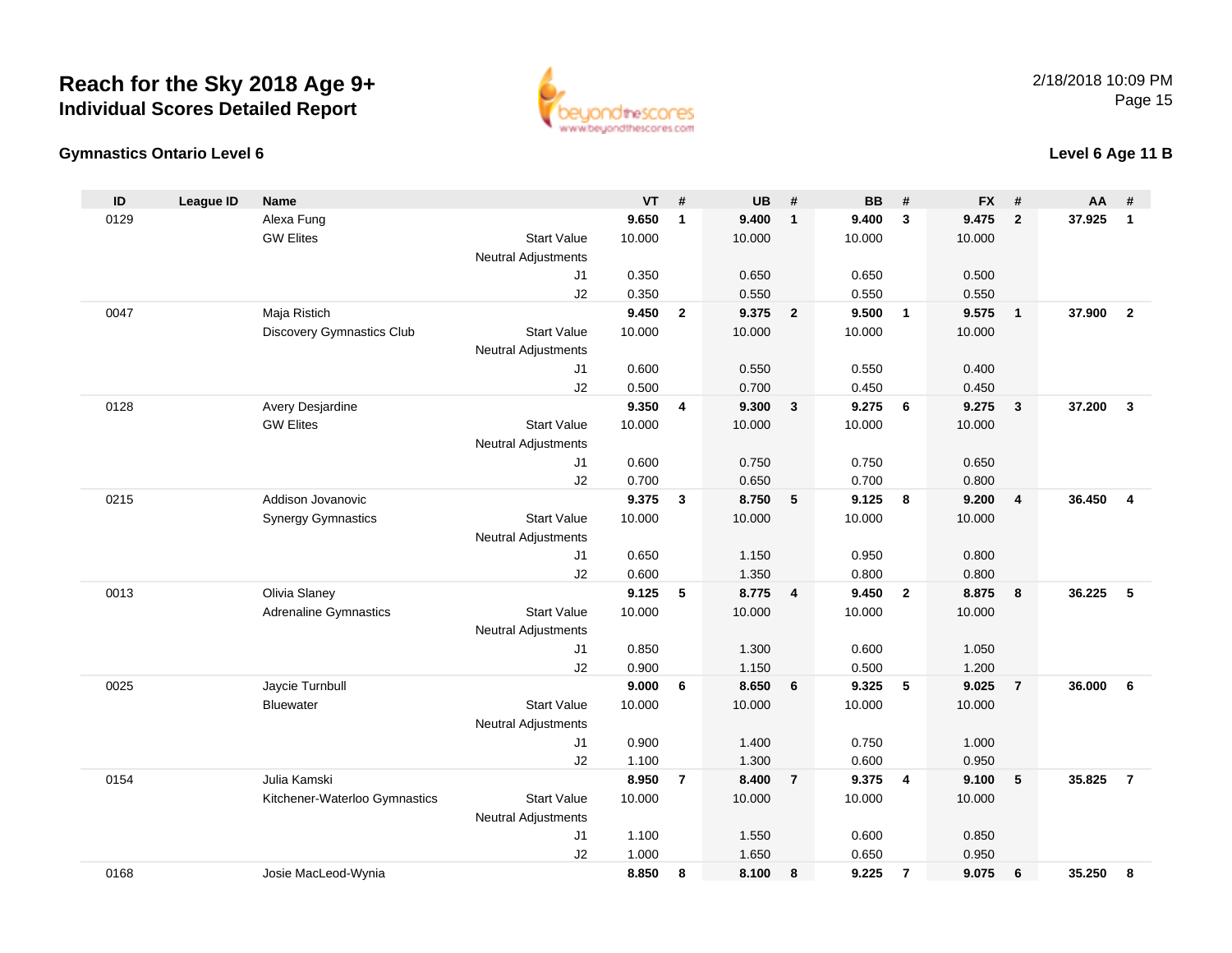

#### 2/18/2018 10:09 PMPage 16

| Kitchener-Waterloo Gymnastics | <b>Start Value</b>         | 10.000 | 10.000 | 10.000 | 10.000 |  |
|-------------------------------|----------------------------|--------|--------|--------|--------|--|
|                               | <b>Neutral Adjustments</b> |        |        |        |        |  |
|                               | J1                         | .200   | .800   | 0.850  | 0.950  |  |
|                               | J2                         | .100   | 2.000  | 0.700  | 0.900  |  |

#### **Gymnastics Ontario Level 6**

**Level 6 Age 12 A**

| ID   | League ID | <b>Name</b>                |                            | VT     | #              | UB     | #                       | <b>BB</b> | #                        | <b>FX</b> | #              | <b>AA</b> | #                       |
|------|-----------|----------------------------|----------------------------|--------|----------------|--------|-------------------------|-----------|--------------------------|-----------|----------------|-----------|-------------------------|
| 0132 |           | Alana Mangiarelli          |                            | 9.500  | 1              | 9.300  | $\mathbf{1}$            | 9.375     | $\overline{2}$           | 9.550     | $\overline{2}$ | 37.725    | $\mathbf{1}$            |
|      |           | <b>GW Elites</b>           | <b>Start Value</b>         | 10.000 |                | 10.000 |                         | 10.000    |                          | 10.000    |                |           |                         |
|      |           |                            | <b>Neutral Adjustments</b> |        |                |        |                         |           |                          |           |                |           |                         |
|      |           |                            | J1                         | 0.500  |                | 0.700  |                         | 0.600     |                          | 0.450     |                |           |                         |
|      |           |                            | J2                         | 0.500  |                | 0.700  |                         | 0.650     |                          | 0.450     |                |           |                         |
| 0117 |           | Julia Berridge             |                            | 9.350  | $\overline{2}$ | 9.250  | $\overline{\mathbf{2}}$ | 9.100     | 5                        | 9.575     | $\overline{1}$ | 37.275    | $\overline{2}$          |
|      |           | <b>Grand River Gymmies</b> | <b>Start Value</b>         | 10.000 |                | 10.000 |                         | 10.000    |                          | 10.000    |                |           |                         |
|      |           |                            | Neutral Adjustments        |        |                |        |                         |           |                          |           |                |           |                         |
|      |           |                            | J <sub>1</sub>             | 0.650  |                | 0.800  |                         | 0.850     |                          | 0.350     |                |           |                         |
|      |           |                            | J2                         | 0.650  |                | 0.700  |                         | 0.950     |                          | 0.500     |                |           |                         |
| 0109 |           | Nola Smith                 |                            | 9.050  | $\mathbf{3}$   | 9.200  | $\mathbf{3}$            | 9.425     | $\overline{\phantom{0}}$ | 9.525     | $\mathbf{3}$   | 37.200    | $\mathbf{3}$            |
|      |           | <b>Glendon Gymnastics</b>  | <b>Start Value</b>         | 10.000 |                | 10.000 |                         | 10.000    |                          | 10.000    |                |           |                         |
|      |           |                            | <b>Neutral Adjustments</b> |        |                |        |                         |           |                          |           |                |           |                         |
|      |           |                            | J1                         | 0.900  |                | 0.850  |                         | 0.550     |                          | 0.400     |                |           |                         |
|      |           |                            | J2                         | 1.000  |                | 0.750  |                         | 0.600     |                          | 0.550     |                |           |                         |
| 0106 |           | Kaitlyn Roberts            |                            | 8.100  | $\overline{7}$ | 8.750  | $-5$                    | 9.350     | $\overline{\mathbf{3}}$  | 9.475     | $\overline{4}$ | 35.675    | $\overline{\mathbf{4}}$ |
|      |           | <b>Glendon Gymnastics</b>  | <b>Start Value</b>         | 10.000 |                | 10.000 |                         | 10.000    |                          | 10.000    |                |           |                         |
|      |           |                            | <b>Neutral Adjustments</b> |        |                |        |                         |           |                          |           |                |           |                         |
|      |           |                            | J1                         | 1.900  |                | 1.200  |                         | 0.600     |                          | 0.450     |                |           |                         |
|      |           |                            | J2                         | 1.900  |                | 1.300  |                         | 0.700     |                          | 0.600     |                |           |                         |
| 0178 |           | Lauren McPherson           |                            | 8.450  | 4              | 7.825  | 6                       | 9.025     | 6                        | 9.100     | 6              | 34.400    | 5                       |
|      |           | Mariposa                   | <b>Start Value</b>         | 10.000 |                | 9.500  |                         | 10.000    |                          | 10.000    |                |           |                         |
|      |           |                            | <b>Neutral Adjustments</b> |        |                |        |                         |           |                          |           |                |           |                         |
|      |           |                            | J1                         | 1.700  |                | 1.650  |                         | 1.050     |                          | 0.950     |                |           |                         |
|      |           |                            | J2                         | 1.400  |                | 1.700  |                         | 0.900     |                          | 0.850     |                |           |                         |
| 0017 |           | <b>Haile Harrower</b>      |                            | 8.400  | 5              | 8.900  | $\overline{4}$          | 8.750     | 8                        | 8.325     | 8              | 34.375    | - 6                     |
|      |           | <b>Bluewater</b>           | <b>Start Value</b>         | 10.000 |                | 10.000 |                         | 10.000    |                          | 10.000    |                |           |                         |
|      |           |                            | <b>Neutral Adjustments</b> |        |                |        |                         |           |                          |           |                |           |                         |
|      |           |                            | J1                         | 1.450  |                | 1.100  |                         | 1.200     |                          | 1.800     |                |           |                         |
|      |           |                            | J2                         | 1.750  |                | 1.100  |                         | 1.300     |                          | 1.550     |                |           |                         |
| 0031 |           | Kaitlyn McQuiggin          |                            | 7.600  | 8              | 7.550  | $\overline{7}$          | 9.175     | 4                        | 9.000     | $\overline{7}$ | 33.325    | $\overline{7}$          |
|      |           |                            |                            |        |                |        |                         |           |                          |           |                |           |                         |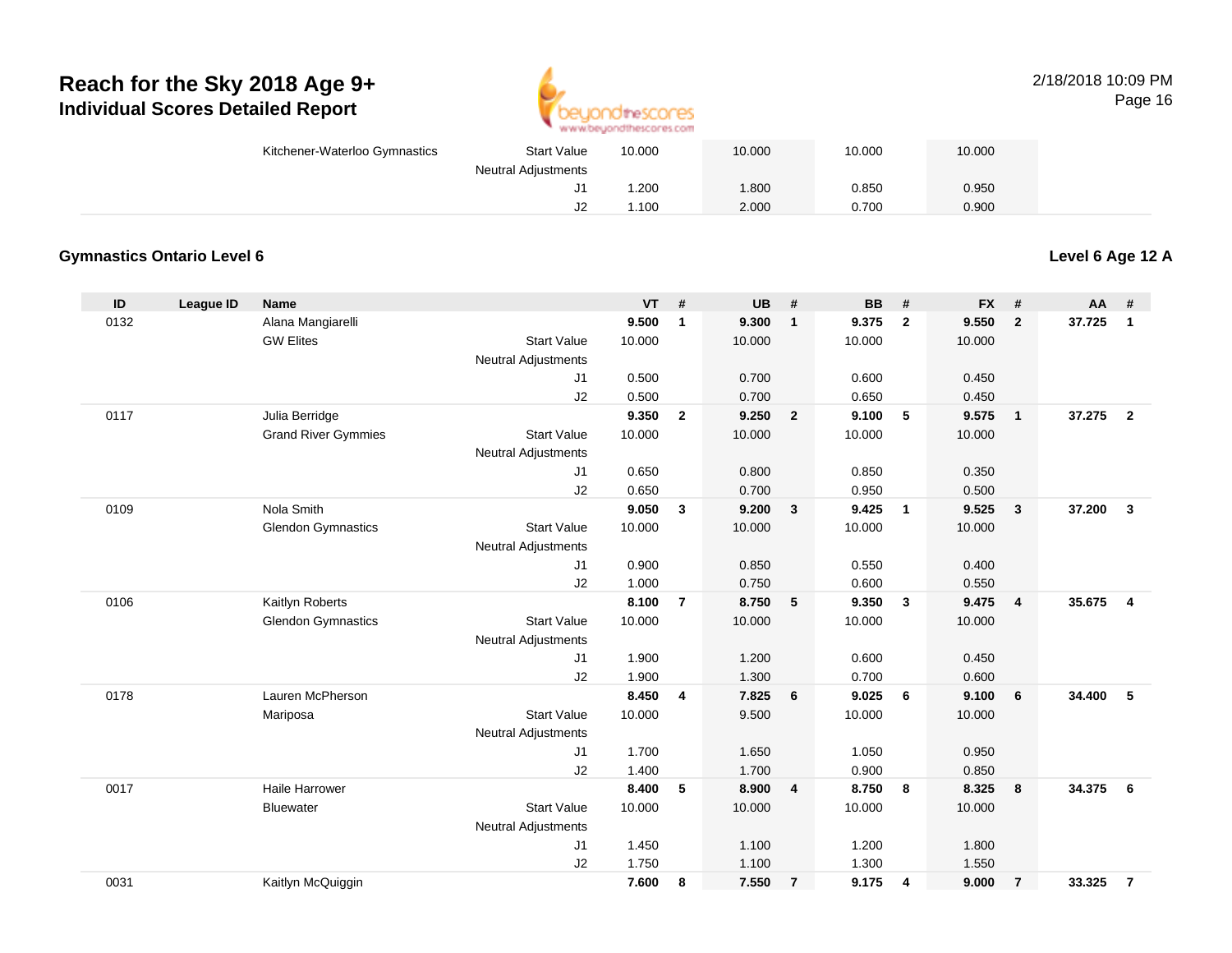

2/18/2018 10:09 PM

Page 17

|      | Cambridge Kips | Start Value<br><b>Neutral Adjustments</b> | 10.000 |    | 10.000  | 10.000 | 10.000 |    |        |    |
|------|----------------|-------------------------------------------|--------|----|---------|--------|--------|----|--------|----|
|      |                | J1                                        | 2.500  |    | 2.600   | 0.900  | 1.050  |    |        |    |
|      |                | J2                                        | 2.300  |    | 2.300   | 0.750  | 0.950  |    |        |    |
| 0227 | Lilly Ghanem   |                                           | 8.350  | -6 | 6.950 8 | 8.775  | 9.175  | -5 | 33.250 | -8 |
|      | Tumblers       | <b>Start Value</b>                        | 10.000 |    | 10.000  | 10.000 | 10.000 |    |        |    |
|      |                | <b>Neutral Adjustments</b>                |        |    |         |        |        |    |        |    |
|      |                | J1                                        | 0.800  |    | 3.200   | 1.200  | 0.900  |    |        |    |
|      |                | J2                                        | 1.500  |    | 2.900   | 1.250  | 0.750  |    |        |    |

#### **Gymnastics Ontario Level 6**

| ID   | <b>League ID</b> | <b>Name</b>                      |                            | <b>VT</b> | #              | <b>UB</b> | #                       | <b>BB</b> | #              | <b>FX</b> | #                       | AA     | #              |
|------|------------------|----------------------------------|----------------------------|-----------|----------------|-----------|-------------------------|-----------|----------------|-----------|-------------------------|--------|----------------|
| 0076 |                  | Alexia Hunter                    |                            | 9.575     | $\mathbf 1$    | 9.400     | $\overline{1}$          | 9.400     | 3              | 9.400     | $\overline{2}$          | 37.775 | 1              |
|      |                  | Gemini Gymnastics                | <b>Start Value</b>         | 10.000    |                | 10.000    |                         | 10.000    |                | 10.000    |                         |        |                |
|      |                  |                                  | <b>Neutral Adjustments</b> |           |                |           |                         |           |                |           |                         |        |                |
|      |                  |                                  | J1                         | 0.350     |                | 0.500     |                         | 0.600     |                | 0.500     |                         |        |                |
|      |                  |                                  | J2                         | 0.500     |                | 0.700     |                         | 0.600     |                | 0.700     |                         |        |                |
| 0041 |                  | Lizzie Fitzsimmons               |                            | 9.050     | $\mathbf{3}$   | 9.175     | $\overline{\mathbf{3}}$ | 9.550     | $\overline{1}$ | 9.725     | $\overline{1}$          | 37.500 | $\overline{2}$ |
|      |                  | <b>Discovery Gymnastics Club</b> | <b>Start Value</b>         | 10.000    |                | 10.000    |                         | 10.000    |                | 10.000    |                         |        |                |
|      |                  |                                  | <b>Neutral Adjustments</b> |           |                |           |                         |           |                |           |                         |        |                |
|      |                  |                                  | J <sub>1</sub>             | 1.000     |                | 0.900     |                         | 0.400     |                | 0.250     |                         |        |                |
|      |                  |                                  | J <sub>2</sub>             | 0.900     |                | 0.750     |                         | 0.500     |                | 0.300     |                         |        |                |
| 0108 |                  | Olivia Silva                     |                            | 9.300     | $\mathbf{2}$   | 8.950     | 5                       | 9.375     | $\overline{4}$ | 9.200     | 5                       | 36.825 | $\mathbf{3}$   |
|      |                  | <b>Glendon Gymnastics</b>        | <b>Start Value</b>         | 10.000    |                | 10.000    |                         | 10.000    |                | 10.000    |                         |        |                |
|      |                  |                                  | <b>Neutral Adjustments</b> |           |                |           |                         |           |                |           |                         |        |                |
|      |                  |                                  | J <sub>1</sub>             | 0.650     |                | 1.100     |                         | 0.700     |                | 0.750     |                         |        |                |
|      |                  |                                  | J <sub>2</sub>             | 0.750     |                | 1.000     |                         | 0.550     |                | 0.850     |                         |        |                |
| 0127 |                  | Katie Cameron                    |                            | 8.100     | $\overline{7}$ | 9.250     | $\overline{2}$          | 9.525     | $\overline{2}$ | 9.250     | $\mathbf{3}$            | 36.125 | $\overline{4}$ |
|      |                  | <b>GW Elites</b>                 | <b>Start Value</b>         | 10.000    |                | 10.000    |                         | 10.000    |                | 10.000    |                         |        |                |
|      |                  |                                  | <b>Neutral Adjustments</b> |           |                |           |                         |           |                |           |                         |        |                |
|      |                  |                                  | J <sub>1</sub>             | 2.000     |                | 0.850     |                         | 0.450     |                | 0.750     |                         |        |                |
|      |                  |                                  | J2                         | 1.800     |                | 0.650     |                         | 0.500     |                | 0.750     |                         |        |                |
| 0097 |                  | Lilah Buchanan                   |                            | 8.950     | 4              | 9.000     | $\overline{4}$          | 8.825     | 6              | 9.075     | 6                       | 35.850 | 5              |
|      |                  | <b>Glendon Gymnastics</b>        | <b>Start Value</b>         | 10.000    |                | 10.000    |                         | 10.000    |                | 10.000    |                         |        |                |
|      |                  |                                  | <b>Neutral Adjustments</b> |           |                |           |                         |           |                |           |                         |        |                |
|      |                  |                                  | J <sub>1</sub>             | 1.100     |                | 0.900     |                         | 1.150     |                | 0.950     |                         |        |                |
|      |                  |                                  | J <sub>2</sub>             | 1.000     |                | 1.100     |                         | 1.200     |                | 0.900     |                         |        |                |
| 0171 |                  | Camryn Boyd                      |                            | 8.950     | 4              | 8.200     | $\overline{7}$          | 8.825     | 6              | 9.225     | $\overline{\mathbf{4}}$ | 35.200 | 6              |
|      |                  |                                  |                            |           |                |           |                         |           |                |           |                         |        |                |

**Level 6 Age 12 B**